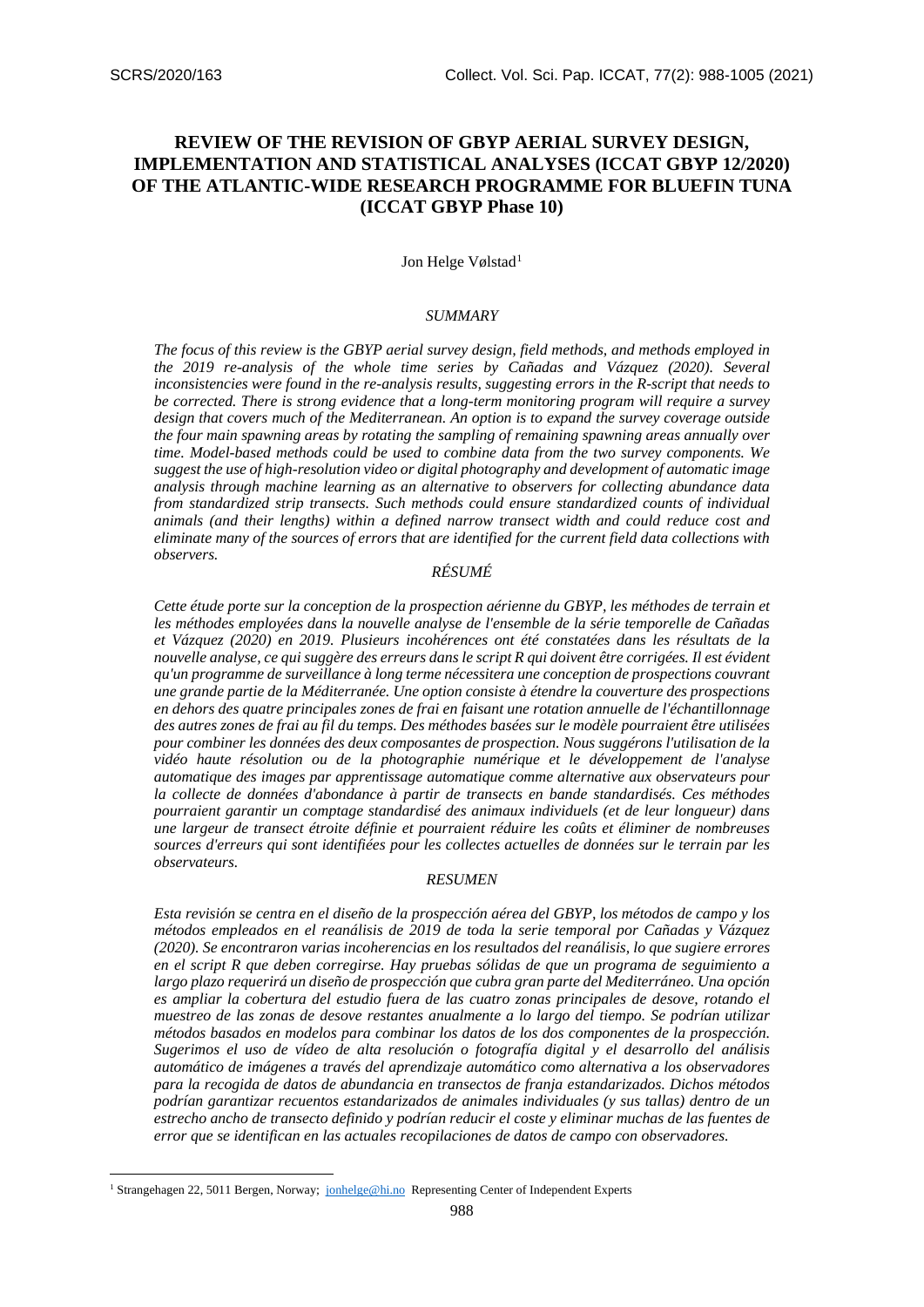### *KEYWORDS*

### *aerial surveys; bluefin tuna; line transect sampling*

# **1. Background**

The BFT aerial survey conducted in the Mediterranean is one of the major activities of the Atlantic Wide Research Programme for Bluefin Tuna (GBYP). The BFT aerial survey was launched in 2010 with the purpose of obtaining a relative abundance index of spawning biomass for the Mediterranean Sea. The survey has been conducted in 2010, 2011, 2013, 2015, 2017, 2018, and 2018. The aim is to provide reliable indices of spawning stock abundance that can track trends over time and provide key input to stock assessments. Due to the large extent of the potential spawning area, over multiple jurisdictions, the survey has faced numerous logistical challenges and has had to alter its design and data processing protocols multiple times. Cañadas and Vázquez (2020) provides updated estimates of abundance, and total weight of the BFT spawning stock spanning the period 2010-2019. The re-analysis included adjustments of the main areas surveyed to ensure that annual estimates are provided for fixed areas. The updated estimates exhibit large variability, which has raised the question of whether the surveys are able to provide reliable data to inform management of the stocks. The updated estimates of abundance indices exhibit substantial differences from prior time series and the index exhibits high interannual variability both within and between regions. The magnitude of the difference between prior time series and the high variability has raised concerns regarding the estimation procedures and the overall efficacy of the survey to reflect annual spawner abundance in the Mediterranean Sea. Given the need to evaluate the survey and to soon take decisions regarding the nature of its continuation, ICCAT has requested an independent desk review of the survey design, statistical treatments and analytical procedures and of its general capacity to achieve its objectives. The main purpose of this report is to provide an independent review of the Mediterranean Sea Bluefin tuna aerial survey design and statistical analysis used in the development of an index of spawning stock biomass, with an emphasis on the 2019 re-analysis of the time series (Cañadas and Vázquez 2020). The Terms of Reference are provided in the Appendix.

### **2. Description of Role in the Review Activities**

This CIE desk review was conducted independently (where Dr. Steve Buckland and I served as the CIE independent peer reviewers), with focus on the BFT aerial survey design, statistical treatments and analytical procedures, and of its general capacity to achieve its objectives. We have collective expertise and long experience in aerial survey design, statistical time series evaluation, and a strong understanding of population modeling and stock assessment. Dr. Buckland is a world renown expert on distance sampling applied to the estimation of animal abundance and has published standard reference textbooks and papers on this subject. Dr. Buckland has intimate knowledge of the Distance project, and the "Distance" software (Thomas *et al*. 2010) for the design and analysis of distance sampling surveys of wildlife populations. It is my understanding that the Distance software for Windows has been used in the survey design and prior data analysis of BFT aerial surveys. The 2019 re-analysis were conducted using R-packages from the Distance Project in an R-script developed by the authors.

I bring international research and management experience in quantitative fisheries biology and ecological statistics, specializing in statistical survey methods. I have broad hands-on experience in the development and optimization of fisheries-dependent and fisheries- independent monitoring programs to support stock assessments and ecosystem-based fisheries management. My experience with the design and analysis of acoustic-trawl surveys, with transects as primary sampling units, and aerial surveys and roving creel surveys of recreational fisheries are relevant for this review. In this review I have focused especially on aspects related to the survey design of the BFT aerial surveys and provide some thoughts on possible future improvements. For in-depth review of the statistical methods applied in the 2019 re-analysis of BFT aerial surveys I defer to Dr. Buckland´s independent CIE review.

Dr. Manoj Shivlani (CIE) provided comprehensive background material, including all historic analysis reports, reports on survey design, fields protocols, and prior reviews for this desk-top peer review through google drive and links to ICCAT websites via email.

#### **3. Review of Methods**

### *3.1 Survey Design*

Stock assessment of the Atlantic bluefin tuna (BFT) is conducted separately for (1) the western Atlantic and (2) eastern Atlantic and Mediterranean stocks (ICCAT 2017). The eastern Atlantic stock (EBFT) mainly spawns in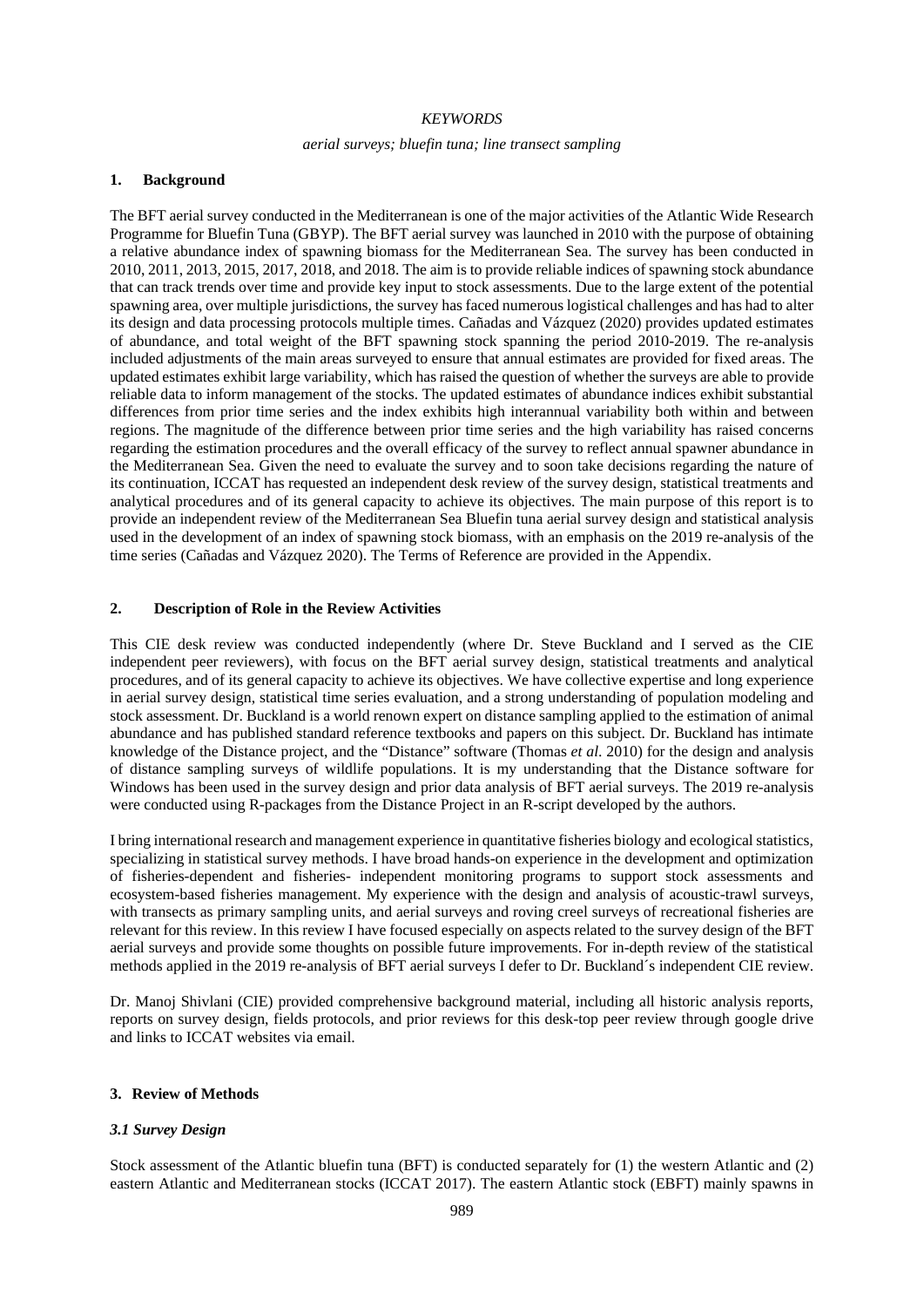the Mediterranean Sea, and the western Atlantic stock (WBFT mainly spawns in the Gulf of Mexico (Fromentin and Powers, 2005). Although stock mixing occurs, this seems to have small effects on the stock assessments of the eastern BFT (Morse *et al*. 2017). The Atlantic-Wide Research Programme for Bluefin Tuna (GBYP) use Aerial surveys and line-transect DISTANCE sampling to estimate the relative abundance of the eastern BFT spawning stock in the Mediterranean. Reliable indices of abundance provide key input to stock assessments, for example as tuning series in Virtual Population Analysis, or as input to Statistical Assessment Models (SAMs).

Aerial surveys have been conducted in 2010, 2011, 2013, 2015, 2017, 2018, 2019. Sampling effort (total length of transects) have focused on four subareas that are assumed to represent the main spawning areas. Surveys with extended spatial coverage were conducted in 2013 and 2015 to cover the majority of the potential spawning areas in the Mediterranean Sea. The recognized DISTANCE software has been used in designing the annual surveys. The annual surveys were generally conducted in multiple rounds  $(2 - 4$  rounds) for each of the main spawning areas to cover the main spawning period, with flights along equally spaced parallel transect lines that were selected with a random starting location in each round. This results in equal coverage probability in space over each subarea. In the expanded surveys conducted in 2013 and 2015 the areas outside the main spawning grounds were only covered in one survey round. One disadvantage of evenly spaced parallel transects (compared to a zig-zag design) is that some flying time is spent in transit between transects. There is no unbiased estimator of the variance for systematic sampling. However, in practice, variance estimates based on the assumption of simple random sampling of transects is likely to overestimate the true variance and is likely to provide more reliable estimates than simple random spacing of transects.

Depending on how much flying time is spent between transects, the alternative zig-zag design may be considered. Harbitz (2019) developed a randomized zigzag design for straight line and curved transects that guarantees equal coverage probability. This method has been used since 2018 in acoustic surveys of Norwegian Spring Spawning Herring (ICES 2018), treating each straight line in the zigzag design as randomly selected primary sampling units (Simmonds and MacLennan 2008), which is a fairly strong assumption. See also Skaug *et al*. (2004) for an example where double-platform shipborne visual sighting surveys are used to estimate the abundance of minke whales in the NE Atlantic, and where transects were constructed as zig-zag tracks with a random starting point. The main advantage of the zig-zag design is that the costly ship-time between equally spaced transects has nearly been eliminated.

MRAG (2016) lists some key factors that affects reliability of abundance indices for monitoring changes in abundance based on the aerial surveys:

- a) degree of inter-annual variability in timing of spawning relative to the timing of surveys,
- b) spatial distribution of fish particularly, if the distribution changes as a function of population size, and
- c) behavioral factors such as time fish spend near the surface where they can be seen from aircraft."

These factors mainly affect bias in annual estimates of abundance indices. Of particular concern is variable biases, which generally are very difficult to quantify and correct for. In addition to the above factors there are many factors related to the execution of the field data collections from aerial surveys that affects precision and bias.

Precision of estimates will primarily be determined by the survey design, sampling effort, detectability, and choice of estimators.

MRAG (2016) also list other challenges that largely cannot be controlled in the BFT aerial surveys: "In addition, there are serious logistic challenges with aerial surveys. For example, surveying some areas originally included in the survey design is not feasible because of security concerns in areas near military conflicts. There have also been problems obtaining authorizations to survey within the airspaces of some Mediterranean CPCs, sometimes causing delays that adversely impact field programmes. In light of some or all of these concerns, the fifth aerial survey of the Mediterranean Sea in 2016 was cancelled."

A discussion of main sources of bias follows. Sources of uncertainty related to field observations are discussed in section 3.2.

### *3.1.1 Timing of spawning relative to timing of survey (a)*

A literature review by Piccinetti (2013) show that the main spawning by BFT in the Mediterranean Sea occurs from mid-May to mid-July, with a peak in June, with limited variability in timing depending on oceanographic and environmental conditions. Alemany *et al*. (2010) suggest that the spawning BFT have preferences for waters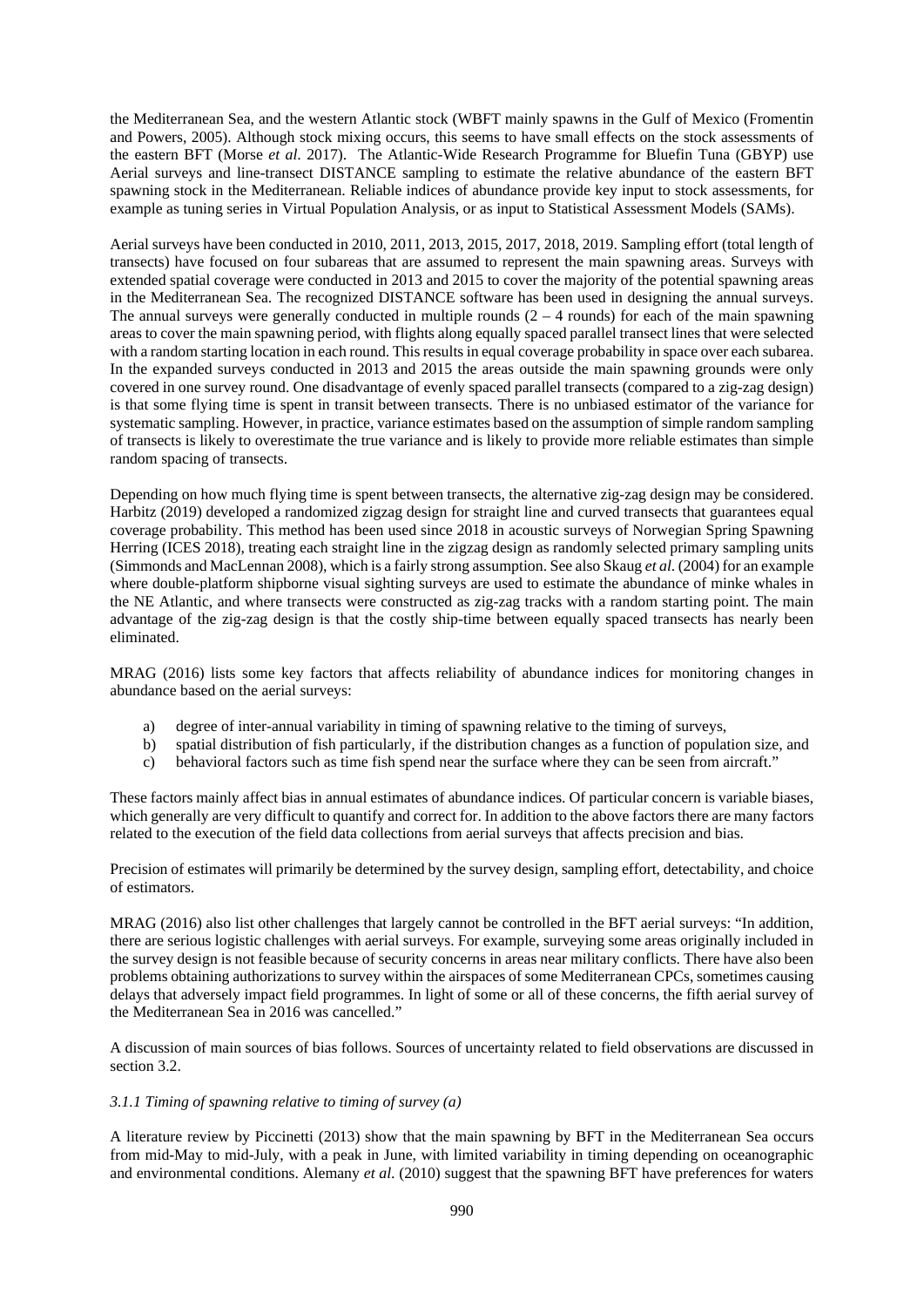with salinities between 36.9 and 37.7, and that spawners prefer temperature in the range of 21.5–26.5 °C. Clearly the aerial BFT surveys must be planned well in advance, which leaves few options to adjust the timing based on real-time information on salinity and temperature, if available. The multiple survey rounds in the aerial surveys may reduce biases caused by annual variations in timing. Surveys were designed as equal spaced parallel lines and so that the whole sub-area could be surveyed in two days and then repeated multiple times. The number of 2-day surveys planned for each sub-area was based on the size of the sub-area. The annual data analysis reports generally do not specify the timing of the survey's rounds within annual surveys, so it is difficult to assess if the timing covers the spawning season representatively each year.

### *3.1.2 Spatial coverage of survey*

The survey coverage of the spatial distribution of the spawning stock is a major concern in this aerial survey, especially if the distribution changes over time, which is likely when abundance increases over time. An increase in the overall abundance of eastern BFT has been documented in recent years, and BFT on feeding migrations during summer have been observed in increasing numbers since 2012 in Norwegian waters, after several decades of absence (Nøttestad *et al*. 2020).

The 2010 GBYP report on Data recovery plan (Cañadas, Hammond & Vázquezis 2010) stated that "To minimize natural variation in using survey estimates as indices of abundance over time, surveys in future years should ideally occur in the same areas at the same time of year." A survey design with fixed subareas that only cover a small portion of the Mediterranean would be cost-effective, and could provide relative abundance indices, if they representatively cover a fixed proportion of total spawning stock over time. However, if the 4 inner subareas that have been surveyed every year in the time series only partially cover the spawning stock, and the coverage varies from year to year, then the abundance indices may not reliably track trends over time.

The GBYP Steering Committee raised the issue of incomplete coverage of the BFT spawning distribution in 2012. Surveys that expanded the coverage to cover much of the Mediterranean were conducted in 2013 and 2015 (Cañadas and Vázquez, 2013; 2015). Only areas with no historical data on spawning, and areas with closed airspace were excluded. The four main survey areas (Figures 1, 2, labeled with yellow) were covered with two survey rounds and denser transects each year (to save costs), while a smaller survey effort was allocated to "outer areas", with one survey round and larger distance between transects.

Main spawning areas 1,2,3,4 in 2013 approximately overlap with inner subareas areas A, C, E, G in 2015. In the following we will refer to the main spawning areas as inner areas A, C, E, G.

The estimated abundance of BFT in the combined inside areas (A, C, E, G) accounted for 43% and 26% of the total abundance (Inside and Outside areas combined) in 2013 and 2015, respectively. The estimated total weight of BFT in the combined inside subareas (A, C, E, G) accounted for 75% and 25% of the total weight in the extended survey area (Inside and Outside areas combined) in 2013 and 2015, respectively (**Tables 4, 5**). The estimated total abundance of BFT in the combined inside subareas (A, C, E, G) accounted for 43% and 26% of the total weight in the extended survey area (Inside and Outside areas combined) in 2013 and 2015, respectively.

Also, the re-analysis of survey time series with adjusted (reduced boundaries) for the inside subareas (A, C, E, G) that overlaps for 2010-2018 show that there are significant number of BFT sightings at the edge of the adjusted overlapping areas (**Table 6**). Also, tagging studies suggest that there is little evidence to support that BFT home in on specific spawning areas over time, and multiple-spawning behavior can occur over 3-6 weeks, in multiple areas over the same spawning season (Carruthers *et al*. 2018). This suggest that a substantial and variable portion of the spawning stock may not be adequately covered by surveying only the inside areas A, C, E, and G (**Table 7**). Thus, surveys that only cover inside areas are like to provide annual abundance and weight estimates with highly variable bias. I recommend that areas of these four areas be modified slightly so that they include the annual variations in boundaries.

Spatial modelling of the BFT time series may be used to map the extent of spawning areas. Druon *et al*. (2011) derived daily mapping of potential BFT feeding and spawning habitats in the Mediterranean Sea based on satellitederived sea surface temperature (SST). Their study suggests high year-to-year variations for the potential spawning habitat.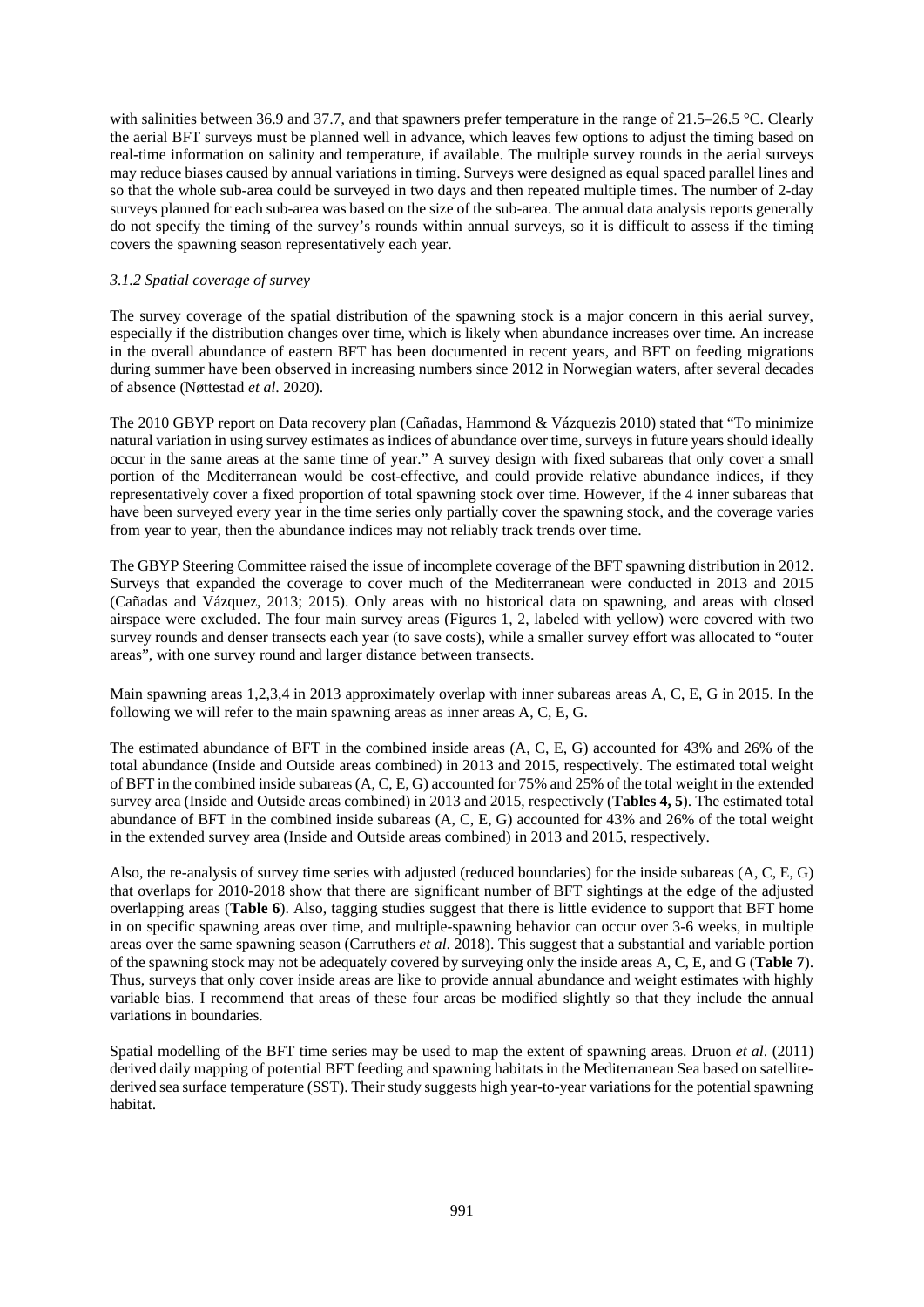Guiardo *et al*. (2019) propose a large scale generalizable deep learning system for automatically counting whales from satellite and aerial images. They demonstrate proof of concept by applying the method to free Google Earth coastal imagery in 10 whale-watching hotspots. Possibly, similar methods could be used in the development of spawning habitat maps for BFT, and to study the timing of spawning.

In conclusion, a long-term monitoring program will require a survey design that covers much of the Mediterranean. One option could be to secure good annual coverage in the four main spawning areas (i.e., inner areas of A, C, E, G), and to cover the outer areas with less effort. Presumably it is prohibitively expensive to cover the entire outer area every year, even with large spacing between transects. An alternative method is to split the outer area into survey regions (blocks) that each is surveyed with synoptic coverage in a single year, achieving full coverage of all blocks over several years. Skaug *et al*. (2004) employed such methods in double-platform shipborne sighting surveys to quantify the abundance of minke whales in the Northeast Atlantic. Blocks with assumed uniform densities were defined, taking into account topographical and oceanographic features.

# *3.1.3 Vertical distribution of BFT*

Based on tagging studies Bauer *et al*. (2017) show that BFT in the Mediterranean were more surface orientated during summer. However, a proportion of spawners may stay in the layers from 1-2 meter below the surface down to 10 meters ((Fromentin, *et al* 2003), thus hardly being detectable from the plane. Cañadas and Ben Mhamed (2016) estimated that only 47% of schools were available for detection at a given time. It is unclear how this proportion varies across years, or through the spawning season within a year. A key assumption when using the BFT abundance indices to track changes over time is that the diving behavior is relatively constant over time. This assumption can be monitored through acoustic methods and acoustic tagging studies.

### *3.2 Field Methods*

The detection of BFT schools along transects will be affected transect width, observer skills, cluster size, the type of aircraft used (particularly if the aircraft has bubble windows or not), sea state, other weather conditions, time of day and more. In Distance it is assumed that these covariates affect detection only via the scale of the detection function, and do not affect the shape (Miller *et al*. 2019).

Although observer estimates may be better standardized and quality-checked through calibration experiments (Grup Air-Med 2019), the history of the aerial BFT demonstrate the logistical challenges to maintain standardized procedures. There have been substantial variations in the field data collections in the aerial survey that clearly introduce variable biases in the time series of abundance indices. I can understand that it is very difficult to standardize procedures in such a large and complex survey. Different companies have been contracted (presumably it is mandated to put out contracts for tender), so it is clearly important to have specifications for the aircrafts that minimize the effects on the counts of schools and animals. The most serious problem seems to relate to some aircrafts having bubble windows, and others not. Aircrafts with bubble windows will presumably improve the detection of animals right under the plane (center of the transect being searched).

For aerial surveys with observers, it is strongly recommended that double-platform methods(independent observer - independent counts) be used, if feasible. This would facilitate bias-corrections for counts caused by variable detection of schools, and for missing counts directly under the aircraft.

It is important that training of observers includes sufficient and accessible information on the principles of the methods. It is especially important that counts be restricted to fairly narrow distances from the transect line that can be searched consistently across observers. Clearly, expert spotters recruited from the industry have long experience in detecting schools, but their focus in their past have been to maximize profit. The best spotters may be able to spot schools at large distances, especially large schools. Such data are opportunistic, within unknown selection probability, and therefore difficult to incorporate in estimates of abundance indices.

Reliable counts of individual BFT within an accurately defined strip-width for each transect would be ideal. Aerial surveys using high-resolution video or digital photography and machine learning now provides an alternative for collecting abundance data from standardized strip transects. Such methods could be standardized so the data collections are largely independent of platform. High resolution images would allow the accurate counting of individual fish, and estimation of the length of individuals. This would eliminate the need for estimating school size and weight subjectively by observers. Also, the use of video or digital photography in the aerial surveys is likely to save time and money in the long run. It is likely that such methods could be operationalized within a couple of years. It would be particularly useful to employ such methods in parallel with observers for a period of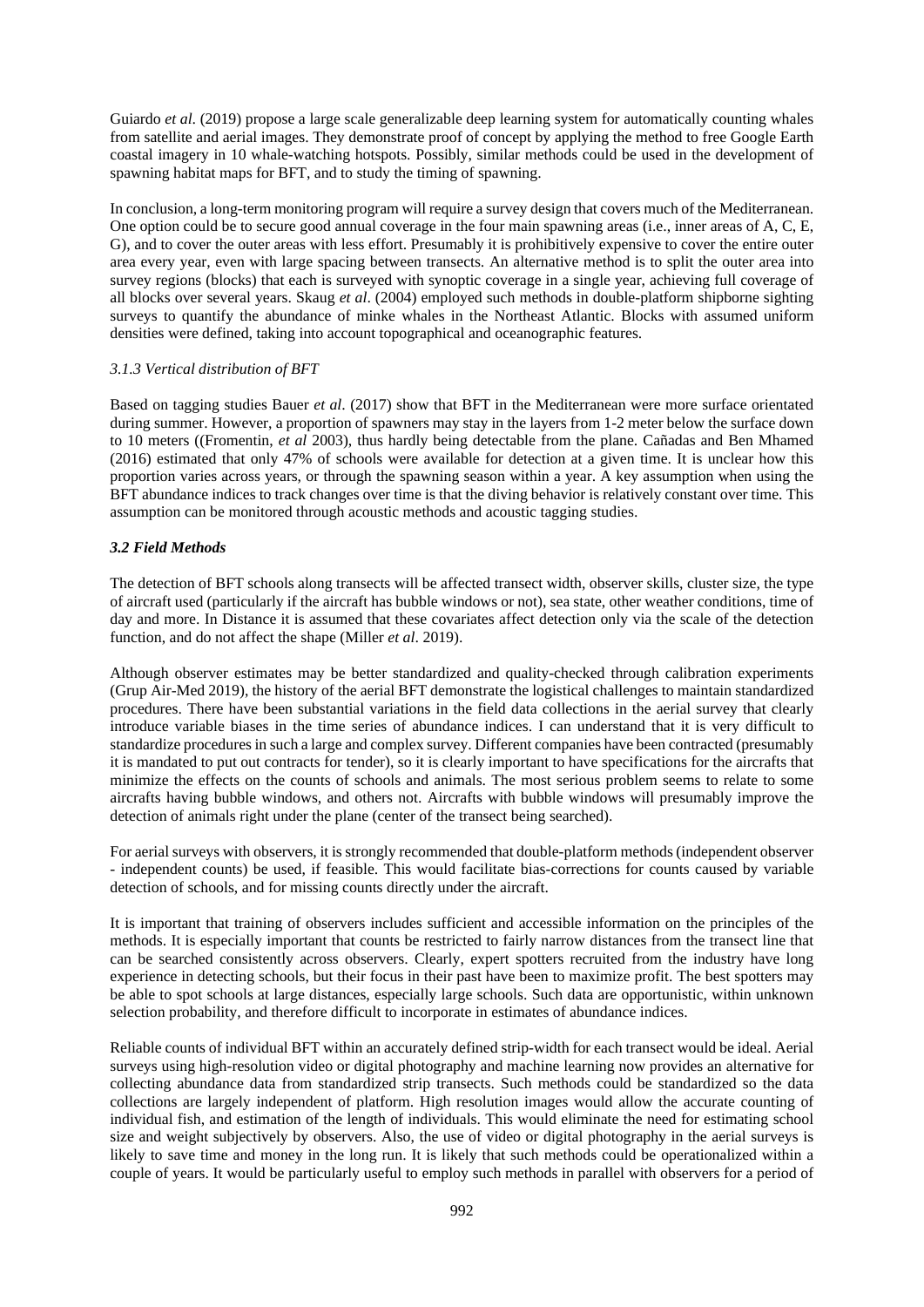time. In this period, independent counts would be collected by the observers and high-resolution video or camera. Also, it would be effective to involve the expert spotters in the interpretations of video and still photos, as part of the training of machine learning techniques.

Planes or drones can be outfitted with gyro-stabilized digital video, or cameras linked to computers to capture thousands of high-resolution digital photographs along the transects. For example, US Geological Surveys, Western Ecological Research Center (WERC), are now using machine learning techniques to automate the detection and counts of seabirds and marine mammals from imagery collected in photographic aerial surveys. Institute of Marine Research (IMR), Norway is using drones to conduct photographic surveys for the abundance estimation of ice breeding seals (harp and hooded) and coastal seals (grey and harbour seals). The images have been analyzed manually by trained experts. This is time consuming and costly, and also involves subjective human interpretation. IMR in collaboration with the Norwegian Computing Center is now developing methodology for automatic processing of aerial images [\(https://www.nr.no/en/projects/uavseal\)](https://www.nr.no/en/projects/uavseal). Marine Scotland have contracted HiDef Aerial Surveying Ltd to conduct survey flights using high resolution video cameras in their strategic surveys of marine mammals and seabirds in Scotland. Even small objects can be detected from aircraft flying at 2000 feet.

Schofield *et al*. (2019) provides a review of methods that use drones to study marine vertebrates. Koen *et al*. (2019) conducted an experiment where they compared abundance estimates of narwal from aerial transect surveys based on counts by observers with counts from digital camera images. Their experiment involved fields methods that are similar to the ones used in the BFR surveys. The observer data in Koen *et al.* (2019) were collected in a doubleobserver experiment, with the two front observers (Observer pair 1) recording data independently of the two rear observers (Observer pair 2). Images were collected by two autonomously operated digital single lens reflex still cameras. Comparable numbers of individuals were detected by both platforms.

By combining digital aerial survey data (which has good spatial coverage) with moored acoustics observation systems (which provide good temporal coverage) reliable counts of animals at the surface may also be bias adjusted for changes in the timing of spawning and in the diving behavior over time.

### *3.3 Statistical Analysis*

The analysis in the 2010-2019 re-analysis report Cañadas and Vázquez (2020) were conducted in R, using a script that was developed by the authors, based on methods in the R Distance Software (Miller 2019). A simple designbased estimator for the density of animals provided in the report is

$$
\widehat{D_a} = \frac{(n\,\bar{s})}{(2\,\text{esw}\,L)}
$$

where *n* is the number of separate schools observed,  $\bar{s}$  is the mean number of animals per school, 2esw is the (estimated) effective search width of the transects (in km), and  $L$  is the total length of transects searched (in km). Hence, an estimator for the density of schools (number of schools per square km) should be

$$
\widehat{D_s} = \frac{n}{2} \exp(i2 \exp L)
$$

Total abundance (number of animals) is then estimated by scaling density estimates up to total survey area, A. The same principle should apply for estimating total number of schools. It should be noted that an estimate of  $\bar{s}$  simply taken as the mean group size across observations would be biased in the case that detection of schools depends on school-size.

Cañadas and Vázquez (2020) do not provide estimators for the variance of their estimates of abundance or weight. Based on Thomas *et al*. (2010), variance estimation based on transects as primary sampling units (PSU) seems to be a good option. In a model-assisted approach, bootstrapping would be an option to incorporate estimation of the effective strip half-width based on fitting detection functions, and any "size-bias" adjustments for the case that detection of schools depends on school-size, in the variance estimates. Miller *et al*. (2019) provide estimators of abundance and an analytical estimator for the associated variances for line transect distance sampling. The Horwitz-Thompson type estimators in Miller *et al*. (2019) also accounts for variance in the estimated detection function related to schools' size and other factors. It is strongly advised that future data analysis reports include a detailed description of the estimators.

There are several inconsistencies in the tabulated abundance of schools in Tables 4.1.x in Cañadas and Vázquez (2020) versus estimates from the estimator above, marked by \* in the **Table 1**.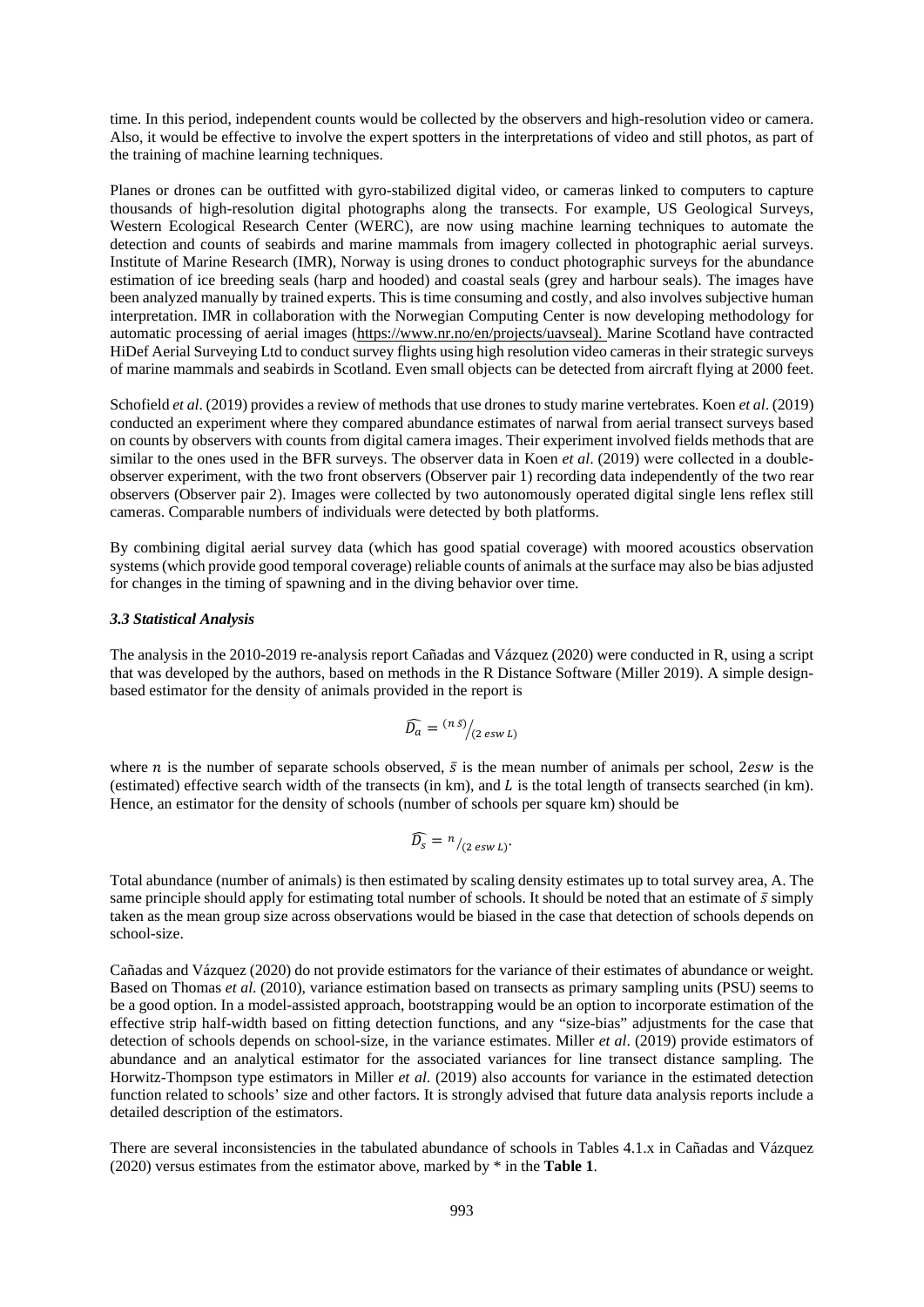Also, the estimated total weights (T) annually in area A (Table 4.1.1) differ greatly from standard estimates based on T<sup>\*</sup>= mean density (weight per km<sup>2</sup>) x Area (61837km<sup>2</sup>), while estimates of total abundance based on density of animals are consistent with standard estimates, as shown in the **Table 2**.

Due to many inconsistencies in the estimates from the 2019 re-analysis (**Table 3**), the estimators and the R-script needs to be reviewed and revised. In an updated report with corrected and quality-assured estimates the estimators should also be provided. It is recommended that an analyst with strong expertise in statistical survey methods and R-programming be contracted to assist in the re-analysis and documentation. The documentation of methods, along with the R-script used in the re-analysis would allow peer review. Because of all the complexities and the data, it may also be useful to test the script using simulated data where "the truth" is known.

# **4. Summary of Findings BY TOR**

i. Review all relevant information (provided by the ICCAT Secretariat - GBYP) on the survey's design, implementation, and statistical approach for the development of the BFT index of abundance. If deemed necessary, discussion over a webinar between CIE reviewers and BFT aerial survey team. Is survey documentation and supporting material adequate to conduct this review?

The documentation of survey methods and analysis was insufficient in the annual data analysis reports, and in the 2019 re-analysis. With respect to survey design, it was not clearly specified how many survey rounds were conducted in each subarea and year, and the timing of the rounds were poorly documented. It is possible that such information is provided elsewhere, but details of the survey design should be part of main reporting. The reports did not include information about the randomization of the starting point for systematic surveys in each round, but this was confirmed in a conference call with the lead authors. Rather surprising, there was not documentation of the variance estimators employed in the data analysis reports. In the discussion via webinar it became apparent that the main authors had used R analysis software without knowledge about the variance estimation methods. Miller *et al*. (2019) provide suitable methods. Bootstrapping (with transects as PSUs) is a simple alternative to the analytical variance estimators in Miller *et al*. (2019).

- ii. Survey design. Evaluate the historical protocols and analytical approaches used in this survey as well as the recommended changes to the design procedures.
	- a. Is the current survey design and changes implemented over its history consistent with state-of the art aerial survey design and adequately accounted for in data or statistical treatment?

The annual surveys, with exception for 2013 and 2015, do not fully cover the spawning area. Also, the boundaries of some of the focus subareas (particularly inner subarea A) have changed over time. Biases due to variable coverage are difficult to quantify and correct for and has not been fully accounted for.

The definition of boundaries for inner sub-areas that encompass all variations in boundaries in the time series, combined with imputation based on spatial modelling to fill data-gaps in parts of subareas, may be useful.

b. Have logistical issues that precluded full attainment of the design been adequately addressed?

The use of aircraft with bubble windows has reduced bias in school counts, and it would be a significant improvement if this could be standard in aerial flights with observers. Variable biases due to changes in observers are difficult to address. A discussed above, transition to aerial surveys using digital imagining systems could eliminate many of the biases related to field operations.

- c. Are there further unaccounted for factors?
- iii. Evaluate Statistical treatment and index calculation of the Mediterranean survey time series.
	- a. Are data treatments (spatial stratification, etc.) appropriate and adequate to account for known factors affecting detection and quantification of spawning biomass.?

The adjusted (reduced boundaries) for the inside subareas (A, C, E, G) that overlaps for 2010-2018 made sure that annual estimates could be provided for the same subareas. However, this further reduced the spatial coverage of the spawners, as evident by the many BFT sightings at the edge of the adjusted overlapping areas. An alternative analysis would be to define standard fixed boundaries for inside subareas (A, C, E, G) and expand the mean density to those areas based on imputation techniques.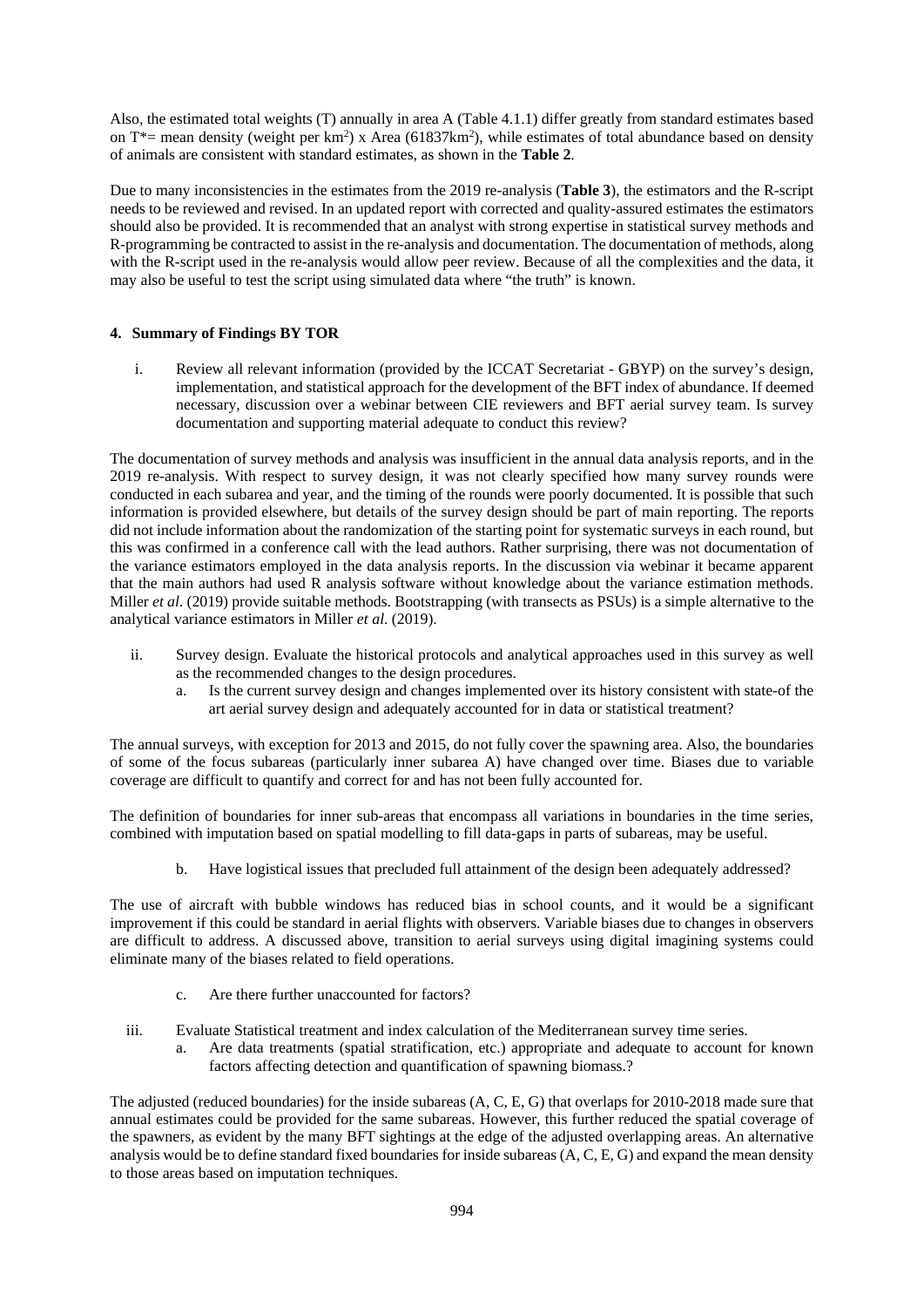b. For issues not addressed by (ii) above, does statistical treatment adequately account for issues affecting detectability, specifically does use of 'school size' in the detection function bias the detection estimates and does the method potentially double count schools detected multiple times?

If detection of BFT tuna schools is dependent on school size, then the estimator of abundance provided in the reanalysis report will be biased. Distance sampling in R (Miller *et al*. 2019) provides estimators for abundance and variances that appropriately accounts for varying detection related to school size.

c. Does the most recent (2019) index construction represent the most effective treatment?

The incomplete documentation of methods, and errors in the analysis, makes it difficult to answer this question. Also, as pointed out elsewhere, the more narrowly defined spawning areas may not have reduced annual biases.

d. Does the high inter-treatment variability of the index due to poorly estimated or highly variable detection functions render the index unreliable as a time series?

I believe that the time series will provide useful indices of abundance provided that the estimates are corrected. For a long-term time-series, it will be important to provide some level of coverage in the outside areas, especially since there are strong signs that the abundance of eastern BFT is increasing. Also, variable detection of schools could largely be eliminated using digital video or cameras. Since BFT is a long-lived species, time series analysis could likely improve the ability to detect trends in abundance if a long time series can be attained.

e. Are better statistical (spatial/temporal) treatments possible?

Cañadas and Vázquez (2020) have gone to great length to delineate areas that have been consistently covered in all years of the time series. However, even though these fixed areas have been surveyed throughout the time series, it is not possible based on current data to account for variable biases due to incomplete coverage of the stock. This further restriction of survey strata can even add to the variable bias in annual estimates, since clearly many schools were detected at the boundaries, or outside the revised boundaries (mainly in inside subarea A). I would recommend that an additional analysis be conducted where the inside areas A, C, G, E are redrawn to include all high-density transects. This would help bracket results under two different assumptions: (1) that the re-designed restricted strata contain a constant fraction of the total spawning stock every year of the times series, or (2) that the density of animals and schools within each original stratum is representative for the expanded stratum.

- iv. Suitability of GBYP aerial survey
	- a. Does it achieve full objective (all Mediterranean spawning grounds) or partially (on specific spawning areas)

In general, the survey provides reasonable spatial coverage of four subareas that define important spawning grounds. However, it is currently unknown what portion of the entire spawning population is covered. Hence, it is important that the survey provide some level of coverage in the outside areas over time. The timing of the survey rounds within a year should also be carefully planned to ensure coverage of the main spawning period.

- b. Are known logistical/biological/unaccountable factors adequately addressed?
- c. Are unknown factors (availability of fish, timing of spawning, behavioral changes) too substantial, rendering the survey unable to achieve its full or partial goals?
- d. Provide general recommendations for potential improvements
- v. Determine if the current approach meets the established criteria for an index of abundance. If not provide an explanation of why and whether or not the data can be re-evaluated to meet these criteria.
- vi. Provide recommendations on the future of this survey, as well as potential design modifications, standardization and/or research to improve the survey

I am impressed that you have been able to conduct annual aerial surveys that cover multiple jurisdictions! I believe that aerial surveys (using aircrafts, and possibly drones) provide the best basis for providing a time-series of relative abundance of BFT as input to stock assessment. I also believe that a long-term monitoring program will require a survey design that covers much of the Mediterranean. One option could be to secure good annual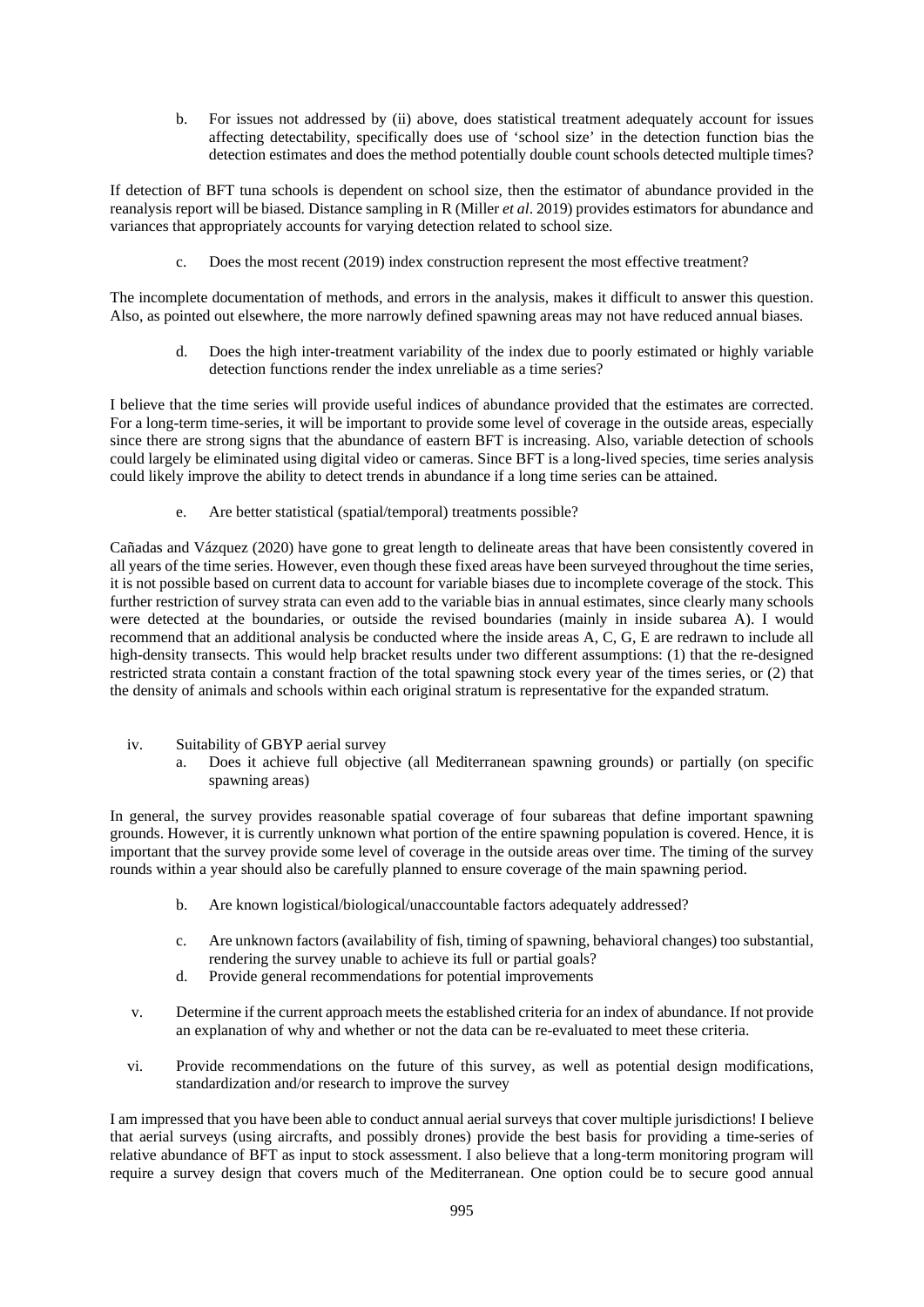coverage in four main spawning areas (i.e., inner areas of A, C, E, G) with fixed boundaries, and to cover the remaining outer areas with less effort. As described earlier, one option is to split the outer area into survey regions (blocks) that each is surveyed with synoptic coverage in a single year, achieving full coverage of all blocks over several years. In terms of standardization, I believe the biggest gains can be achieve by evolving the aerial survey into a video or camera-based monitoring system, with automated analysis to provide counts of individual BFT and lengths. The lengths can be used to estimate weights, and also to better define the mature BFT. Such automated systems are likely to be cost-effective, reliable, and may allow the allocation of funds to improve temporal and spatial coverage.

### **5. Conclusions and Recommendations in accordance with the TORs**

I believe that aerial surveys based on transect sampling is the best option for achieving a reliable time-series of abundance indices for BFT in the Mediterranean. Tagging studies are important for obtaining knowledge on tuna spawning behavior and migrations, but it is exceptionally challenging to operate tagging studies for BFT that can support abundance estimates based on mark-recapture methods.

Several improvements will be necessary to ensure reliable estimates over time. Most of these have already been pointed out in the many reports that were made available for this review.

### *Recommendation 1.*

Inconsistencies in key estimates provided in Cañadas and Vázquez (2020) clearly need to be addressed. The Rdistance software (Miller *et al*. 2019) seems to provide the necessary methods to provide key estimates and associated variances. It is recommended that an analyst with strong expertise in survey sampling statistics and strong experience with the R distance package be contracted to assist in the analysis of the time series of data. The key is to specify the appropriate estimators and to check that they are properly implemented in the R-script. This can hopefully be achieved through a modification of the R-code currently used. Also, it is recommended that analysis data be made available on the ICCAT website, and that an R-script be available for example via GitHub.

Because of the complexity in the data, it may also be necessary to test the methods using simulated data.

### *Recommendation 2.*

An evolution towards using high-resolution video- or camera in counts of BFT has great potential to improve the reliability of abundance indices. In particular, such methods could ensure standardized counts of individual animals (and their lengths) within an accurately defined narrow transect width. This could eliminate the need to estimate school size, and weight, and also the need to estimate detection probabilities. It would be very advantageous to use video-camera systems in parallel with observers for a period. This would provide more insights on the observer's ability to estimate schools size, and size of animals. This will be important for assessing the reliability of current methods. Also, the observers, particularly the expert spotters, could provide valuable assistance in the quality assurance of image analysis. If high-resolution video- or still-cameras are used to count animals, then the alternative zig-zag design developed by Harbitz (2019), instead of parallel transects, may be considered for the aerial surveys. With the current parallel transect design, the time flying between transects provides a break for observers. If digital images are used, instead of observers, then the zig-zag design may improve cost-efficiency.

### *Recommendation 3*.

Redesign the survey to include coverage of inside areas annually, and outside areas over multiple years. It is quite possible that a switch to video-camera observations from aircrafts or drones could free resources that allows an expansion of the survey coverage in space.

# *Recommendation 4.*

Develop spawning habitat models that over time will allow better definition of the main spawning areas.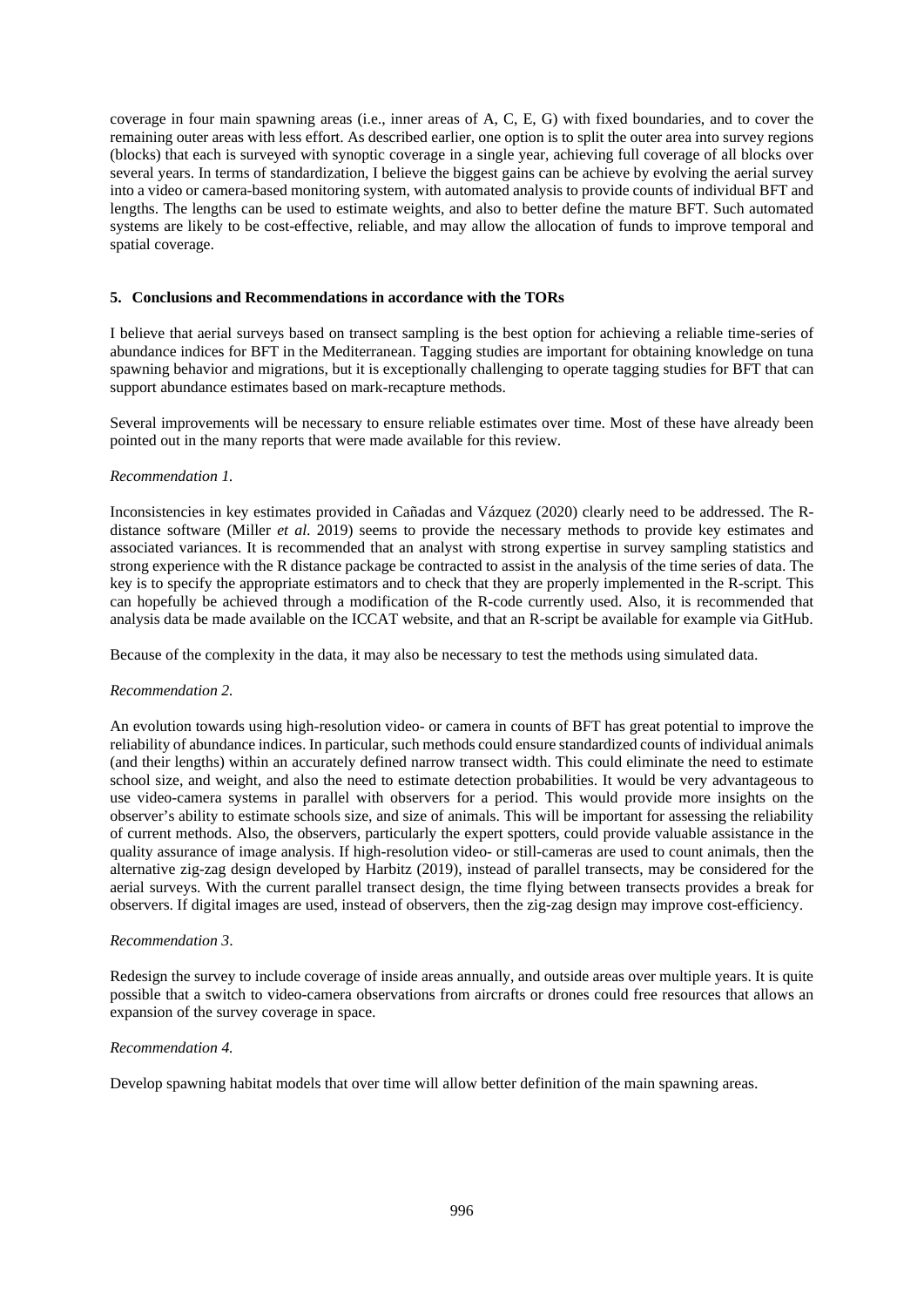#### *Recommendation 5.*

There are many studies that provide information on the spawning behavior of BFT in the Mediterranean. It would be useful to systematize this information based on a thorough review. In particular, it is important to assess if timing of spawning changes over time, and if the vertical distribution of spawning BFT near the surface changes over time. It is of course essential that the multiple survey rounds within a year covers the main spawning period.

### **Acknowledgements**

This work has been carried out under the ICCAT Atlantic-Wide Research Programme for Bluefin Tuna (GBYP), which is funded by the European Union, several ICCAT CPCs, the ICCAT Secretariat, and other entities (see https://www.iccat.int/gbyp/en/overview.asp). The content of this paper does not necessarily reflect ICCAT's point of view or that of any of the other sponsors, who carry no responsibility. In addition, it does not indicate the Commission's future policy in this area.

### **References**

- Alemany. F., Quintanilla, L., Velez-Belchíc, P., García, A., Cortés, D., Rodríguez, J.M., Fernández de Puelles, M.L., González-Pola, C., and J.L. López-Jurado. 2010. Characterization of the spawning habitat of Atlantic bluefin tuna and related species in the Balearic Sea (western Mediterranean).
- Bauer A.K, J.M. Fromentin, H. Demarcq, S. Bonhommeau. 2017. Habitat use, vertical and horizontal behaviour of Atlantic bluefin tuna (*Thunnus thynnus*) in the Northwestern Mediterranean Sea in relation to oceanographic conditions.
- Buckland, S.T., Anderson, D.R., Burnham, K.P., Laake, J.L., Borchers, D.L. & Thomas, L. (2001). Introduction to distance sampling: estimating abundance of biological populations. Oxford University Press, Oxford.
- Buckland, S.T., Oedekoven, C.S. & Borchers, D.L. Model-Based Distance Sampling. JABES 21, 58–75 (2016). <https://doi.org/10.1007/s13253-015-0220-7>
- Cañadas, A. and Vázquez, J.A. 2020. 2010-2019 aerial survey data re-analysis. Atlantic-wide Research Programme on Bluefin Tuna Phase 9.
- Cañadas, A. and Vázquez, J.A. 2015a. Short-term contract for the aerial survey design of the Atlantic-wide Research Programme on Bluefin Tuna (ICCAT-GBYP Phase 5-2015). Final Report.
- Cañadas, A. and Vázquez, J.A. 2015b. Atlantic-wide Research Programme on Bluefin Tuna (ICCAT-GBYP Phase 5-2015). Elaboration of 2015 data from the aerial survey on spawning aggregations. Final Report.
- Cañadas, A. and Ben Mhamed, A. 2016. Power analysis and cost-benefit analysis for the ICCAT GBYP aerial survey on bluefin tuna spawning aggregations. Atlantic-wide Research Programme on Bluefin Tuna Phase 5.
- Cañadas, A. and Vázquez, J.A. 2013. Short-term contract for assessing the feasibility of a large-scale survey on bluefin tuna spawning aggregations in all the Mediterranean Sea for obtaining useful data for operating modeling purposes. Atlantic-wide Research Programme on Bluefin Tuna Phase 3.
- Cañadas, A., P. Hammond, and Vázquez, J.A. 2010. Atlantic-wide Research Programme on Bluefin Tuna (GBYP - 2010). Data Recovery Plan – Elaboration of 2010 Data from the Aerial Survey on Spawning Aggregations. Final Report.
- Carruthers, T., A. Di Natale , M. Lauretta , A. Pagá García , S. Tensek. 2018. Migratory behaviour of Atlantic bluefin tuna entering the Mediterranean Sea. Collect. Vol. Sci. Pap. ICCAT, 74(6): 3082-3099.
- Morse, M., Cadrin, S., Kerr, L., Secor, D., Siskey, M., Arrizabalaga,H., Hanke, A. and C.Porch. 2017. An updated analysis of bluefing tuna stock mixing. Vol. Sci. Pap. ICCAT, 74(6): 3486-3509(2018).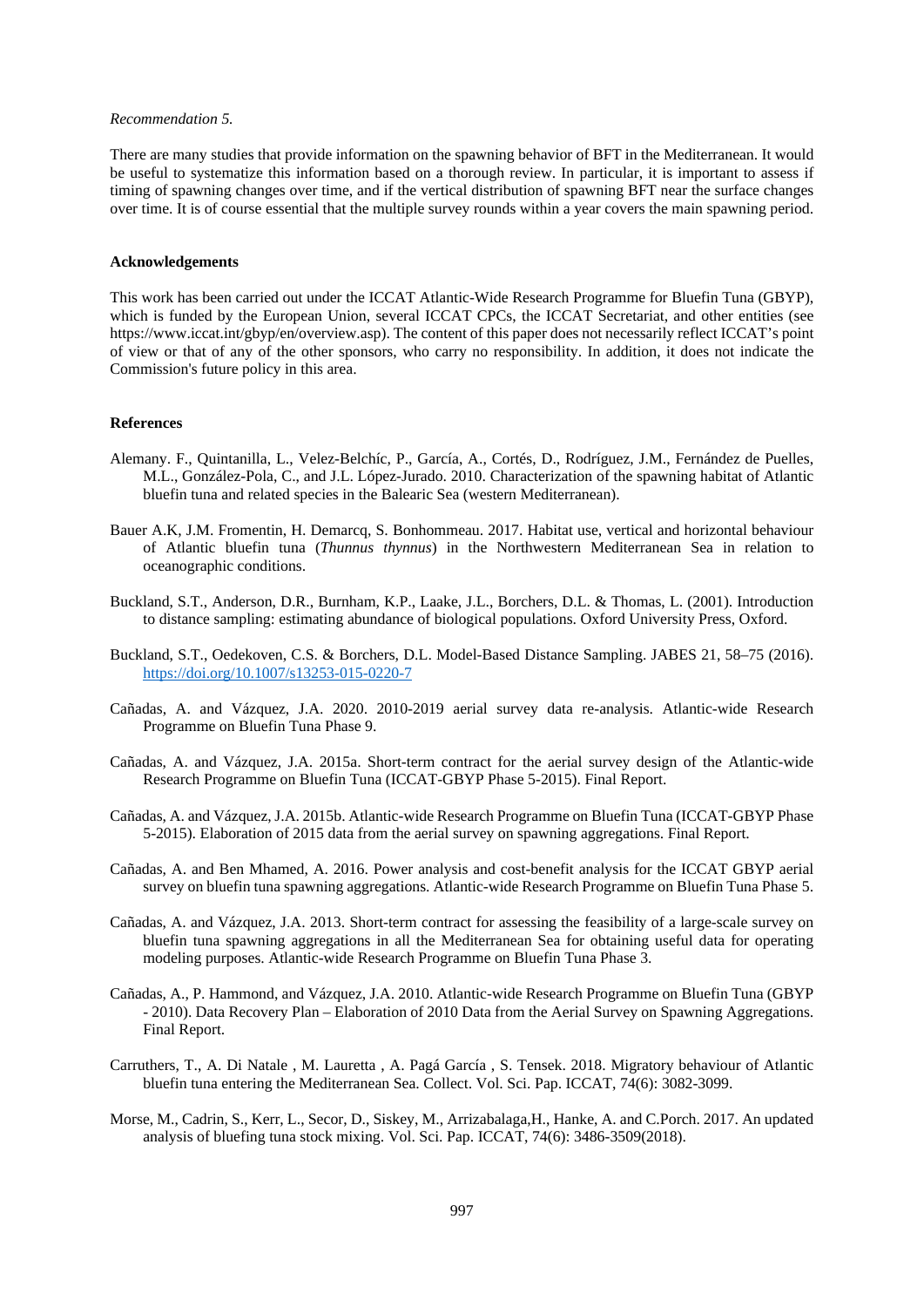- Di Natale, A. and Idrissi, M'H. 2013. ICCAT GBYP aerial survey: spawners vs. juveniles. A SWOT analysis of both perspectives. Collect. Vol. Sci. Pap. ICCAT, 69(2): 803-815.
- Di Natale, A. 2016. Tentative SWOT analysis for the calibration of ICCAT GBYP aerial survey for bluefin tuna spawning aggregations. Collect. Vol. Sci. Pap. ICCAT, 72(6): 1463-1476.
- Druon, J.N., Fromentin, Aulanier, F. and J. Heikkonen. 2011. Potential feeding and spawning habitats of Atlantic bluefin tuna in the Mediterranean Sea. Mar. Ecol. Prog. Ser. 39: 223–240. doi: 10.3354/meps09321
- Fonteneau, A., Suzuki, Z. and Payne, A.I.L. 2013. Mid-term review of the ICCAT Atlantic-wide Research Programme on Bluefin Tuna Phase 4.
- Fromentin Jean-Marc, Farrugio Henri, Deflorio Michèle, De Metrio Gregorio (2003). Preliminary results of aerial surveys of bluefin tuna in the western Mediterranean sea. Collective Volume of Scientific Papers, 55(3), 1019-1027. Open Access version : https://archimer.ifremer.fr/doc/00194/30531/
- Fromentin, J.M. and J.E. Powers. 2005. Atlantic bluefin tuna: population dynamics, ecology, fisheries and management Fish. Fish., 6 (2005), pp. 281-306.
- Grup Air-Med. 2019. Implementacion del muestreo aereo para la calibracion y validacion. Atlantic-wide Research Programme on Bluefin Tuna Phase 9.
- Guirado, E., Tabik, S., Rivas, M.L. *et al*. Whale counting in satellite and aerial images with deep learning. Sci Rep 9, 14259 (2019). [https://doi.org/10.1038/s41598-019-50795-9.](https://doi.org/10.1038/s41598-019-50795-9)
- Harbitz, A. 2019. A zigzag survey design for continuous transect sampling with guaranteed equal coverage probability. Fisheries Research 213: 151-159.
- Hedley, S.L. and Buckland, S.T. 2004. Spatial models for line transect sampling. Journal of Agricultural, Biological and Environmental Statistics 9: 181-199.
- ICCAT. 2012. 2011 GBYP workshops on aerial surveys, and operational meetings on biological sampling and on tagging of bluefin tuna. Collect. Vol. Sci. Pap. ICCAT, 68(1): 1-65.
- ICES.2018. Report of the Working Group on Widely Distributed Stocks (WGWIDE), 28 August-3 September 2018, Torshavn, Faroe Islands. ICES CM 2018/ACOM: 23. 488pp.
- ICCAT 2017. Report of the 2017 ICCAT bluefin stock assessment meeting. Madrid, Spain.
- ICCAT 2019. Report for Biennial Period, 2018-2019, Part I Vol. 2. Standing Committee on Research and Statistics (SCRS). Madrid, Spain (2019), p. 450.
- Koen C. A. B., R.G. Hansen, K. E. Leonard, W. R. Koski, M.P. Heide‐Jørgensen. 2019. A comparison of image and observer based aerial surveys of narwhal. Marine Mammal Science 35(4): 1253–1279. https://doi.org/10.1111/mms.12586
- Miller, D.L., L-M- Burt, E.A. Rexstd, and L. Thomas. 2013. Spatial models for distance sampling data: recent developments and future directions. Methods in Ecology and Evolution 4: 1001-1010. https://doi.org/10.1111/2041-210X.12105 Miller, D.L., E. Rexstad, L. Thomas. L. Marshall, and J.L. Laake. 2019. Distance sampling in R. J. of Sta. Softw. 89 (1). doi: 10.18637/jss.v089.i01
- MRAG. 2016. Second review of the ICCAT Atlantic-wide Research Programme on Bluefin Tuna Phase 6.
- Nøttestad, L., E. Boge, and K. Ferter. 2020. The comeback of Atlantic bluefin tuna (*Thunnus thynnus*) to Norwegian waters. Fish. Res. 231. https://doi.org/10.1016/j.fishres.2020.105689
- Picenetti, C., A. Di Natala, and P. Arena. 2013. Eastern bluefin tuna (*Thunnus Thynnus*, L.) reproduction and reproductive areas and season. Collect. Vol. Sci. Pap. ICCAT, 69(2): 891-912.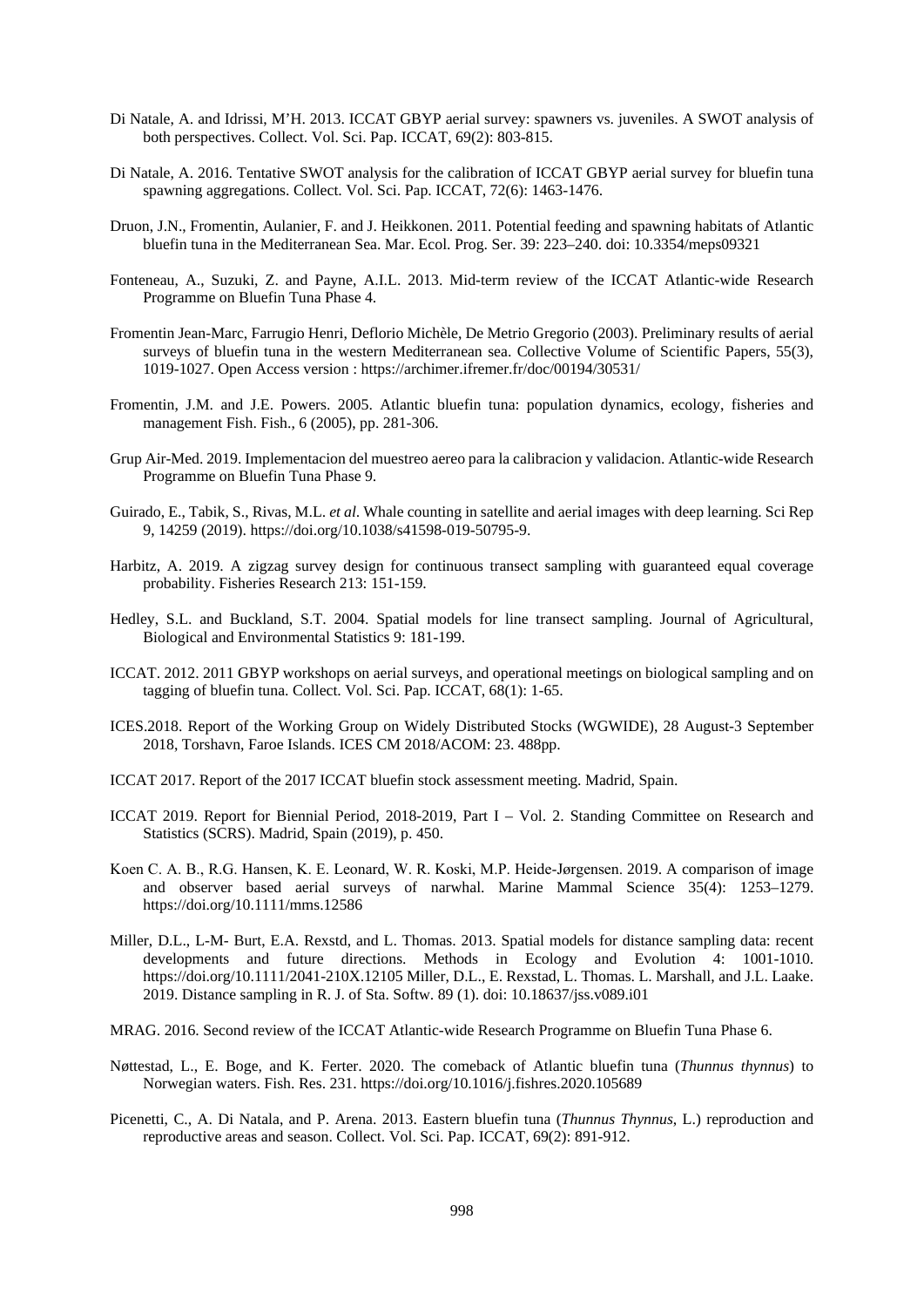- Quílez-Badía, G, Tensek, S., Di Natale, A., Pagá García, A., Cañadas, A., Kitakado, T. and Kell, L.T. 2016. A consideration of additional variance in the Mediterranean aerial survey based on electronic satellite tags. Collect. Vol. Sci. Pap. ICCAT, 72(6): 1544-1552.
- Santamaria, Nohely & Bello, Giambattista & Corriero, A. & Deflorio, M. & Vassallo Agius, Robert & Deniz, Tomris & Metrio, G.. (2009). Age and growth of Atlantic bluefin tuna, Thunnus thynnus (Osteichthyes: Thunnidae), in the Mediterranean Sea. Journal of Applied Ichthyology. 25. 38 - 45. 10.1111/j.1439- 0426.2009.01191.x.
- Schofield, Gail, Esteban, Nicole, Katselidis, Kostas A. and Hays, Graeme C. 2019, Drones for research on sea turtles and other marine vertebrates – A review, Biological Conservation, vol. 238, pp. 1-10, doi: 10.1016/j.biocon.2019.108214.
- Simmonds, J, and David N. MacLennan.2005. Fisheries acoustics: theory and practice. John Wiley & Sons, 2008.
- Skaug, H.J., N. Øien, T. Schweder, and G. Bøthun. 2004. Abundance of minke whales (*Balaenoptera acutorostrata*) in the Northeast Atlantic:variability in time and space. Can. J. Fish. Aquat. Sci.61: 870–886
- Thomas, L; Buckland, ST; Rexstad, EA; Laake, JL; Strindberg, S; Hedley, SL; Bishop, JRB; Marques, TA; Burnham, KP. 2010. Distance software: design and analysis of distance sampling surveys for estimating population size. Journal of Applied Ecology 47(1): 5-14. DOI: 10.1111/j.1365-2664.2009.01737.x
- Vázquez, J.A. and Cañadas, A. 2019. Design of an aerial survey calibration exercise and an updated aerial survey sighting protocol. Atlantic-wide Research Programme on Bluefin Tuna Phase 8.
- Walli A, Teo SLH, Boustany A, Farwell CJ, Williams T, *et al*. (2009) Seasonal Movements, Aggregations and Diving Behavior of Atlantic Bluefin Tuna (*Thunnus thynnus*) Revealed with Archival Tags. PLoS ONE 4(7): e6151. doi:10.1371/journal.pone.0006151
- Yuan, Y., Bachl, F.E., Lindgren, F., Borchers, D.L., Illian, J.B., Buckland, S.T., Rue, H. and Gerrodette, T. 2017. Point process models for spatio-temporal distance sampling data from a large-scale survey of blue whales. Annals of Applied Statistics 11: 2270-2297.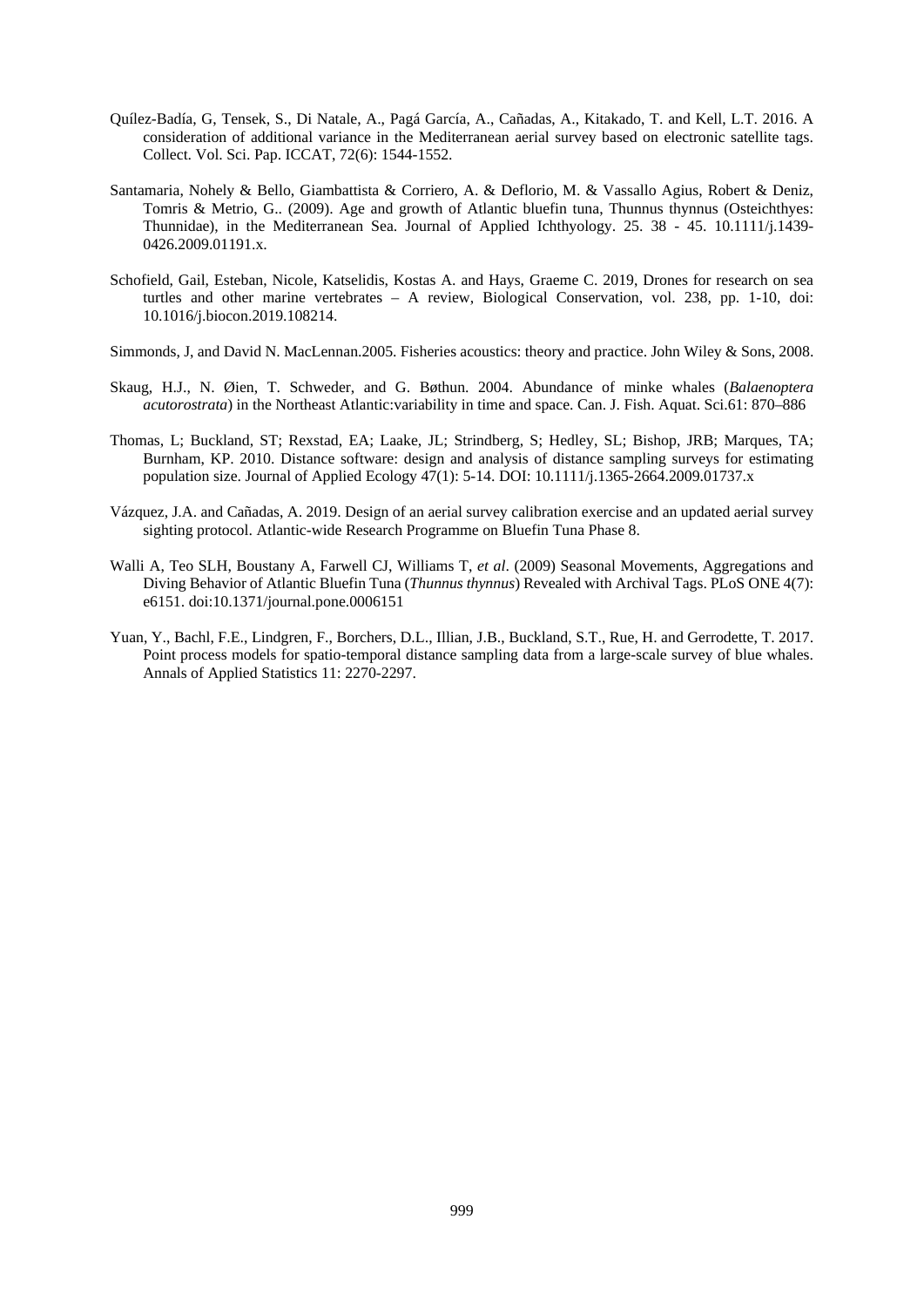| Strata | Area   | Strip_length | Strip-width | Schools N | Schools Est* | Schools tab |
|--------|--------|--------------|-------------|-----------|--------------|-------------|
| A      | 61837  | 6093         | 2,67917     | 8         | 30,30        | 10          |
| C      | 51821  | 8354         | 2,67917     | 6         | 13,89        | 7,75        |
| Е      | 90102  | 12852        | 2,67917     | 30        | 78,50        | 46,83       |
| G      | 38788  | 2866         | 2.67917     | 25        | 126,29       | 114,43      |
| All    | 242540 | 30165        | 2,67917     | 69        | 207,08       | 178,90      |

**Table 1.** Extracts from Tables 4.1.x) in Cañadas and Vázquez (2020)

**Table 2**. Extracts from Table 4.1.1 in Cañadas and Vázquez (2020)

|                    | 2010  | 2011  | 2013  | 2015    | 2017    | 2018     | 2019    |
|--------------------|-------|-------|-------|---------|---------|----------|---------|
| Dens A             | 0.299 | 0,114 | 0.147 | 0.257   | 0.86    | 1,079    | 0.67    |
| Abun (animals)     | 18502 | 7028  | 9064  | 15894   | 53180   | 66713    | 41422   |
| Abun(animals) $*$  | 18489 | 7049  | 9090  | 15892   | 53180   | 66722    | 41431   |
| Dens_weight        | 0.49  | 0.14  | 0,2   | 45,8    | 152.06  | 175,72   | 107,72  |
| Tot (weight) T     | 2119  | 963   | 1946  | 2832    | 9403    | 10866    | 6664    |
| Tot (weight) $T^*$ | 30300 | 8657  | 12367 | 2832135 | 9402934 | 10865998 | 6661082 |

**Table 3.** Re-analysis overlapping areas (Cañadas and Vázquez 2020)

Table 4.1.5. All areas together: Results of the re-analysis for all sizes of BFT, using the overlap areas between 2010-2018.

|                                        | <b>Total: All areas together</b> |         |         |         |         |         |         |
|----------------------------------------|----------------------------------|---------|---------|---------|---------|---------|---------|
| Area                                   | 2010                             | 2011    | 2013    | 2015    | 2017    | 2018    | 2019    |
| Survey area (km2)                      | 242,548                          | 203,760 | 242,548 | 242,548 | 242,548 | 242,548 | 242,548 |
| <b>Transect length (km)</b>            | 30.165                           | 26,482  | 14,643  | 12,173  | 20,076  | 23,664  | 22,349  |
| <b>Probability of detection</b>        | 0.24396                          | 0.24396 | 0.24396 | 0.19488 | 0.19488 | 0.19488 | 0.19488 |
| Effective strip width x2 (km)          | 2.67917                          | 2.67917 | 2.67917 | 2.00726 | 2.00726 | 2.00726 | 2.00726 |
| Area searched (km2)                    | 337,852                          | 296,594 | 163,998 | 125,385 | 206,780 | 243,744 | 230,196 |
| % coverage                             | 139.3                            | 145.6   | 67.6    | 51.7    | 85.3    | 100.5   | 94.9    |
| <b>Number of schools ON effort</b>     | 69                               | 59      | 57      | 23      | 74      | 72      | 46      |
| <b>Abundance of schools</b>            | 178.9                            | 268.52  | 568.43  | 181.92  | 509.38  | 438.19  | 312.38  |
| %CV abundance of schools               | 22.46                            | 28.28   | 30.65   | 27.54   | 24.94   | 20.04   | 24.60   |
| <b>Encounter rate of schools</b>       | 0.00229                          | 0.00223 | 0.00389 | 0.00189 | 0.00369 | 0.00304 | 0.00206 |
| %CV encounter rate                     | 18.67                            | 17.70   | 18.82   | 20.46   | 12.47   | 13.01   | 15.87   |
| <b>Density of schools</b>              | 0.00074                          | 0.00132 | 0.00234 | 0.00075 | 0.00210 | 0.00181 | 0.00129 |
| %CV density of schools                 | 22.46                            | 28.28   | 30.65   | 27.54   | 24.94   | 20.04   | 24.60   |
| Expected weight (T)                    | 2.597                            | 0.400   | 0.422   | 86.368  | 44.697  | 42.653  | 35.442  |
| %CV weight                             | 22.60                            | 0.00    | 44.63   | 50.79   | 31.85   | 26.29   | 31.05   |
| <b>Expected cluster size (animals)</b> | 1809.6                           | 724.7   | 256.5   | 522.1   | 356.8   | 322.9   | 261.7   |
| %CV abundance                          | 17.25                            | 33.35   | 44.58   | 46.79   | 28.96   | 25.22   | 29.60   |
| Density of weight (km-2)               | 2.02                             | 0.60    | 1.00    | 64.78   | 93.87   | 77.06   | 45.65   |
| %CV density of weight                  | 34.76                            | 85.89   | 41.85   | 45.77   | 23.07   | 22.02   | 26.67   |
| Density of animals (km-2)              | 1.335                            | 0.955   | 0.601   | 0.392   | 0.749   | 0.583   | 0.337   |
| %CV density of animals                 | 28.29                            | 31.05   | 36.43   | 42.02   | 18.90   | 20.73   | 24.77   |
| Total weight (T)                       | 19,679                           | 26,250  | 17,648  | 15,712  | 22,768  | 18,690  | 11,071  |
| %CV total weight                       | 34.89                            | 34.95   | 41.87   | 45.77   | 23.07   | 22.02   | 26.67   |
| L 95% CI total weight                  | 10.086                           | 13,388  | 7.975   | 6,616   | 14,557  | 12,188  | 6,614   |
| U 95% CI total weight                  | 38.396                           | 51,470  | 39,053  | 37,312  | 35,610  | 28,660  | 18,533  |
| <b>Total abundance (animals)</b>       | 323,749                          | 194,584 | 145,773 | 94,978  | 181,738 | 141,496 | 81,760  |
| %CV total abundance                    | 28.29                            | 31.05   | 36.43   | 42.02   | 18.90   | 20.73   | 24.77   |
| L 95% CI total abundance               | 186,649                          | 106,440 | 72,504  | 42,740  | 125,791 | 94,568  | 50,602  |
| U 95% CI total abundance               | 561,556                          | 355,722 | 293,086 | 211,061 | 262,569 | 211,709 | 132,104 |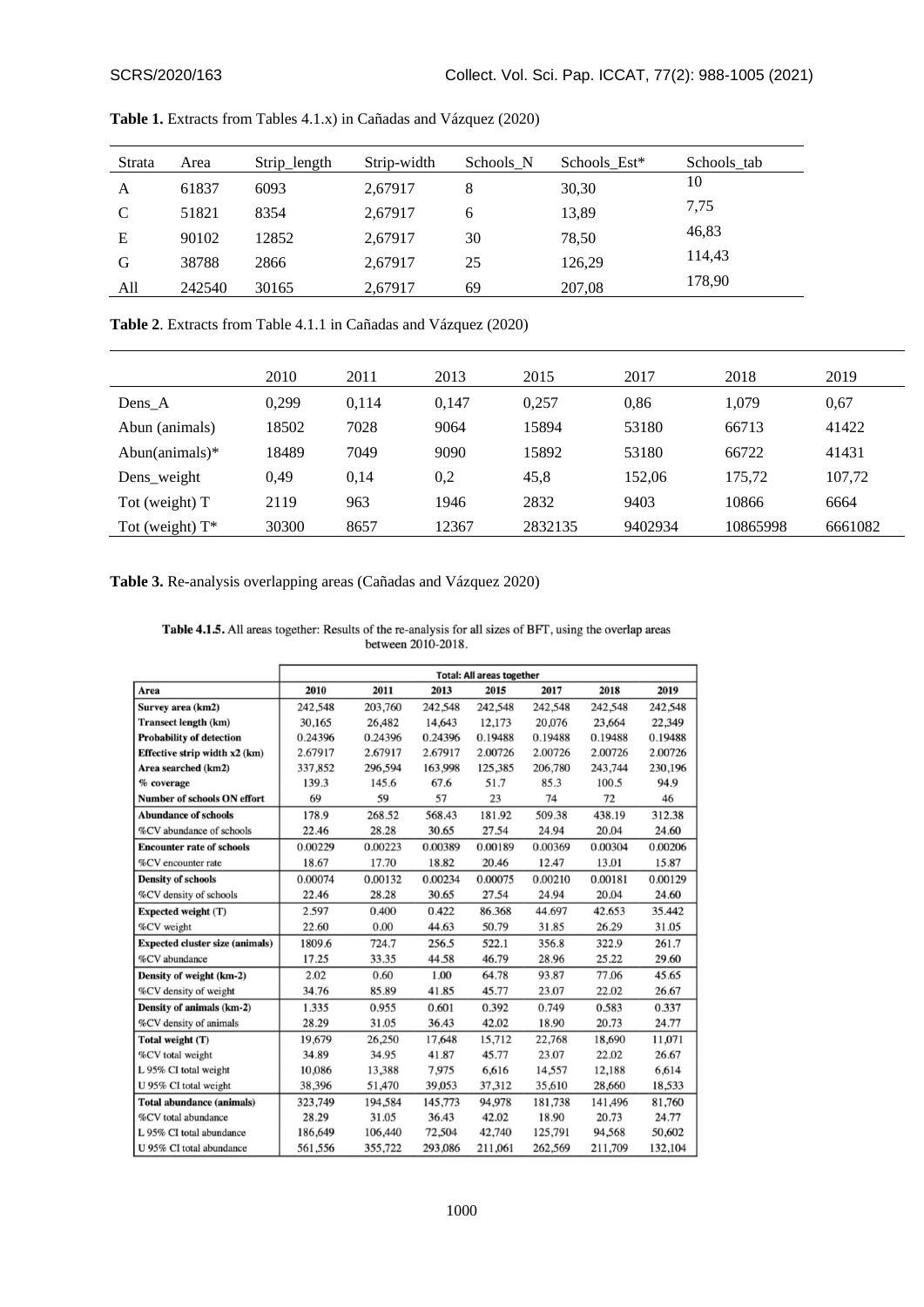**Table 4.** Inside-outside comparison 2015 (Cañadas and Vázquez 2015b)

| Sub-area                                    | 2015<br>'inside' | 2015<br>'outside' | <b>TOTAL</b> |
|---------------------------------------------|------------------|-------------------|--------------|
| Survey area $(km^2)$                        | 312,491          | 972,368           | 1,284,859    |
| <b>Number of transects</b>                  | 44               | 47                | 91           |
| <b>Transect length (km)</b>                 | 14,413           | 11,079            | 25,493       |
| Effective strip width x2 (km)               | 5.0              | 5.0               | 5.0          |
| Area searched (km2)                         | 46,740           | 35,928            | 82,668       |
| % Coverage                                  | 15.0             | 3.7               | 6.4          |
| Number of schools                           | 25               | 8                 | 33           |
| <b>Encounter rate of schools</b>            | 0.0017           | 0.0007            | 0.0013       |
| %CV encounter rate                          | 30.5             | 44.8              | 25,2         |
| Density of schools (1000 km <sup>-2</sup> ) | 0.941            | 0.507             | 0.613        |
| %CV density of schools                      | 29.1             | 57.1              | 31.5         |
| Mean weight (t)                             | 140.2            | 592.9             | 257.6        |
| %CV mean weight                             | 26.6             | 68.1              | 42.5         |
| Mean cluster size (animals)                 | 827              | 3,319             | 1,473        |
| %CV mean cluster size                       | 19.7             | 59.2              | 36.6         |
| Density of animals                          | 1.329            | 1.191             | 1.225        |
| %CV density of animals                      | 42.9             | 83.0              | 66.0         |
| Total weight (t)                            | 70,412           | 212,887           | 283,299      |
| %CV total weight                            | 53.4             | 103.8             | 72.9         |
| Total abundance (animals)                   | 415,301          | 1,158,043         | 1,573,344    |
| %CV total abundance                         | 42.9             | 83.0              | 66.0         |

Table I.6. Mean school size, density and total weight and abundance of bluefin tuna for the total "i and "outside" sub-areas in 2015.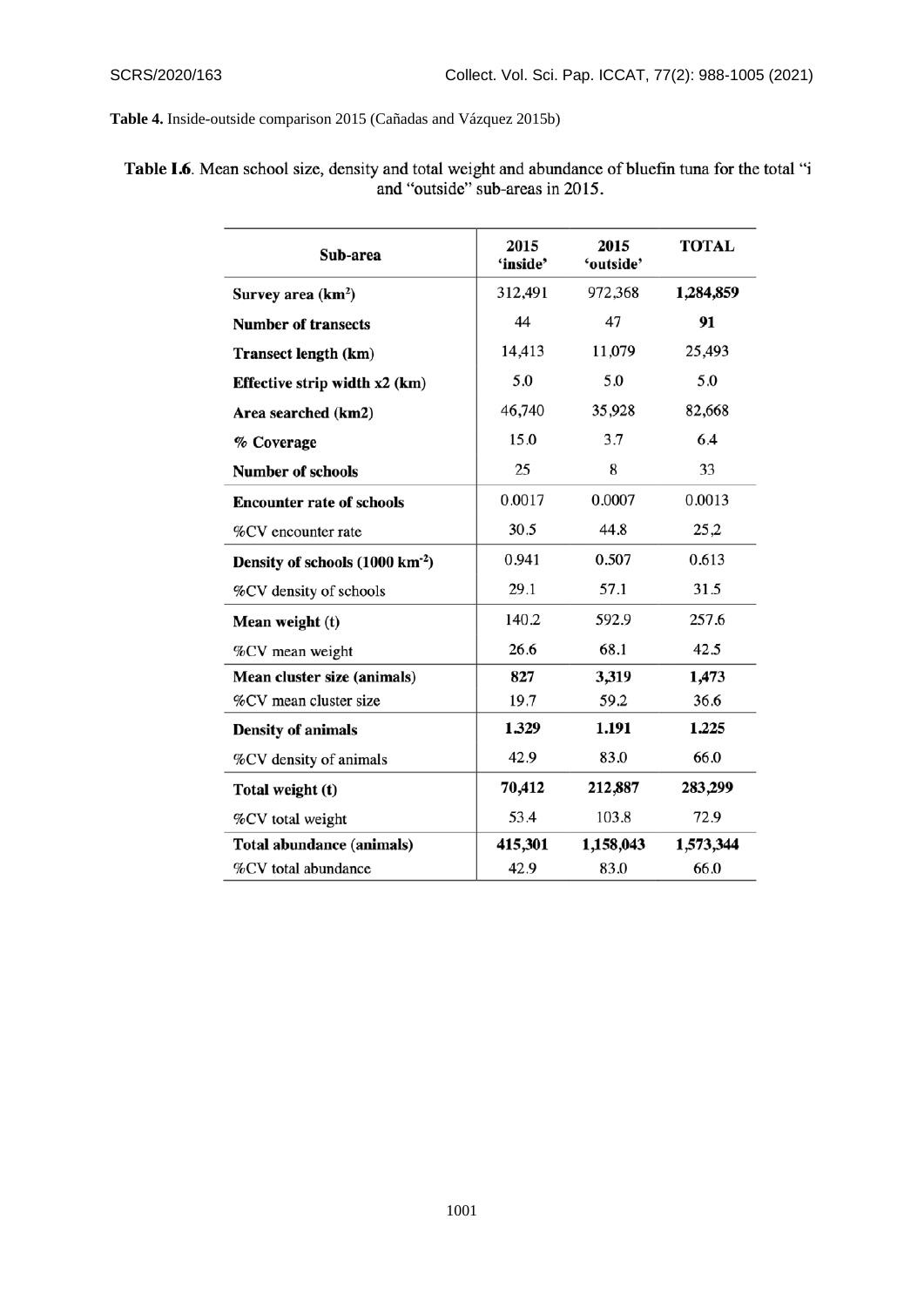# **Table 5.** Inside-outside comparison 2013 (Table 7, Cañadas and Vázquez 2013)

Table 7. Mean school size, density and total weight and abundance of bluefin tuna for the total "inside" and "outside" subareas in 2013.

| Sub-area                                    | 2013<br>'inside' | 2013<br>'outside' | <b>TOTAL</b> |
|---------------------------------------------|------------------|-------------------|--------------|
| Survey area (km <sup>2</sup> )              | 254,754          | 1,303,470         | 1,558,224    |
| <b>Number of transects</b>                  | 248              | 130               | 378          |
| Transect length (km)                        | 15,669           | 13,278            | 28,947       |
| Effective strip width x2 (km)               | 4.6              | 4.6               | 4.6          |
| % Coverage                                  | 28.3             | 4.7               | 8.5          |
| <b>Number of schools</b>                    | 56               | 12                | 68           |
| <b>Encounter rate of schools</b>            | 0.0036           | 0.0009            | 0.0024       |
| %CV encounter rate                          | 23               | 69                | 23           |
| Density of schools (1000 km <sup>-2</sup> ) | 1.804            | 0.323             | 0.565        |
| %CV density of schools                      | 34               | 76                | 41           |
| Mean weight (t)                             | 22.6             | 5.5               | 15.0         |
| %CV mean weight                             | 51               | 75                | 46           |
| Mean cluster size (animals)                 | 302              | 432               | 364          |
| %CV mean cluster size                       | 43               | 49                | 37           |
| Total weight (t)                            | 9,100            | 2.988             | 12,088       |
| %CV total weight                            | 45               | 65                | 38           |
| Total abundance (animals)                   | 138,650          | 181,980           | 320,629      |
| %CV total abundance                         | 35               | 86                | 53           |

**Table 6.** Comparing re-analysis Cañadas and Vázquez (2020) to original estimates

|                             | Original<br>(Inside)<br>areas) | 2020<br>Re-analysis<br>(Inside, overlap) | Original<br>(Inside areas) | 2020<br>Re-analysis<br>(Inside, overlap) |
|-----------------------------|--------------------------------|------------------------------------------|----------------------------|------------------------------------------|
| Year                        | 2013                           | 2013                                     | 2015                       | 2015                                     |
| Survey area                 | 254754                         | 242548                                   | 312491                     | 242548                                   |
| Transect length             | 15669                          | 14643                                    | 14413                      | 12173                                    |
| Transect width              | 4,6                            | 2,67917                                  | 5                          | 2,00726                                  |
| Number of schools ON effort | 56                             | 59                                       | 25                         | 23                                       |
| Abundance of schools        | 567,56                         | 568,43                                   | 181,9                      | 181,92                                   |
| Abundance of schools*       | 197,93                         | 364,77                                   | 108,41                     | 228,31                                   |
| Total weight                | 9100                           | 17648                                    | 70412                      | 15712                                    |
| Total abundance (animals)   | 138650                         | 145773                                   | 415301                     | 94978                                    |

|  |  | Table 7. Comparing Inside areas to total survey area |  |  |  |
|--|--|------------------------------------------------------|--|--|--|
|--|--|------------------------------------------------------|--|--|--|

| Estimate  | Year | Inside | Inside+Outside | Ratio |  |
|-----------|------|--------|----------------|-------|--|
| Abundance | 2013 | 138650 | 320629         | 0.43  |  |
| Abundance | 2015 | 415301 | 1573344        | 0,26  |  |
| Weight    | 2013 | 9100   | 12088          | 0.75  |  |
| Weight    | 2015 | 70412  | 283299         | 0.25  |  |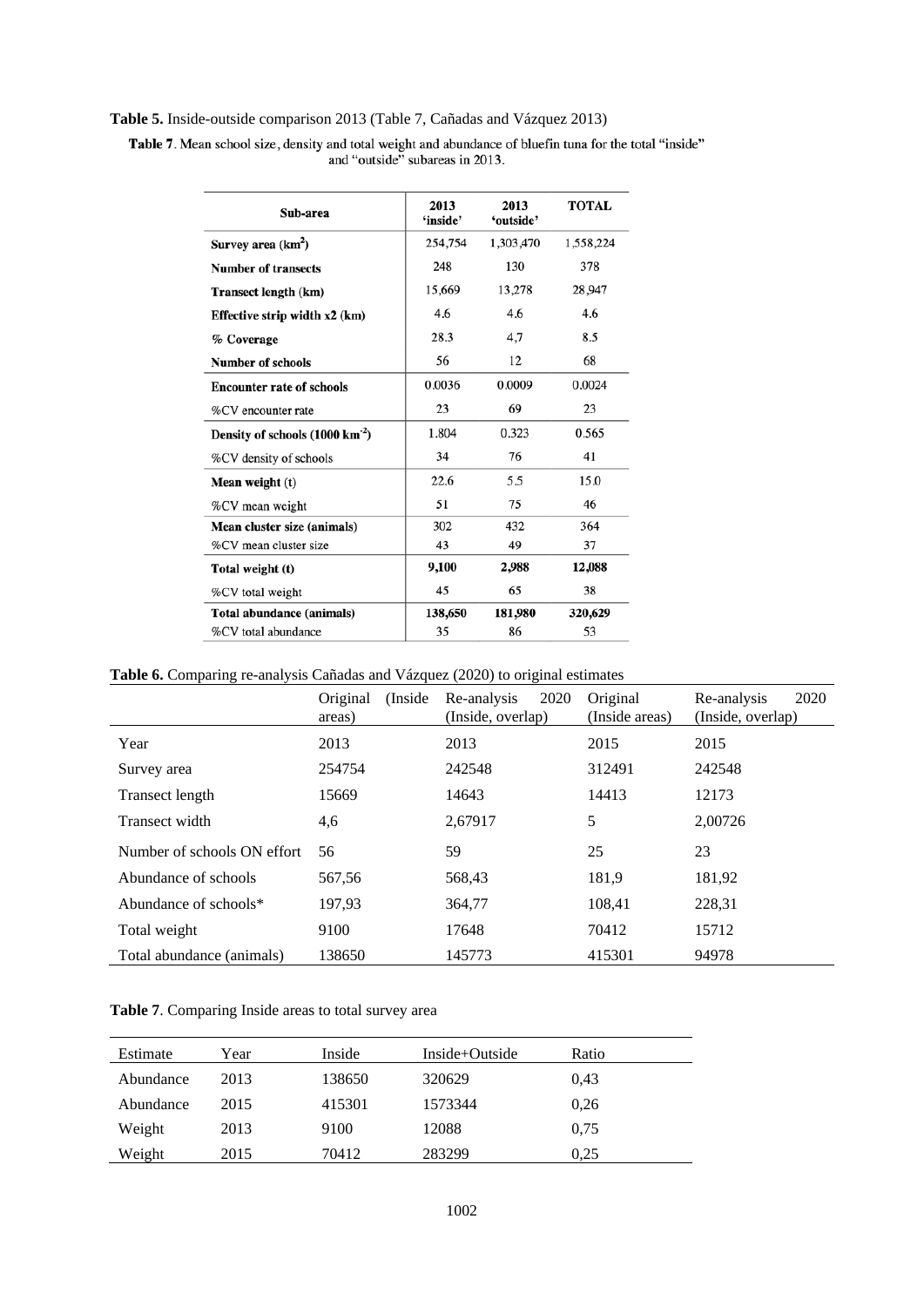

Figure 1. Blocks considered for this work

**Figure 1.** Survey blocks (strata) covered in 2013 BFT aerial survey (Cañadas and Vázquez 2013)



Figure 1. Survey blocks for 2015.

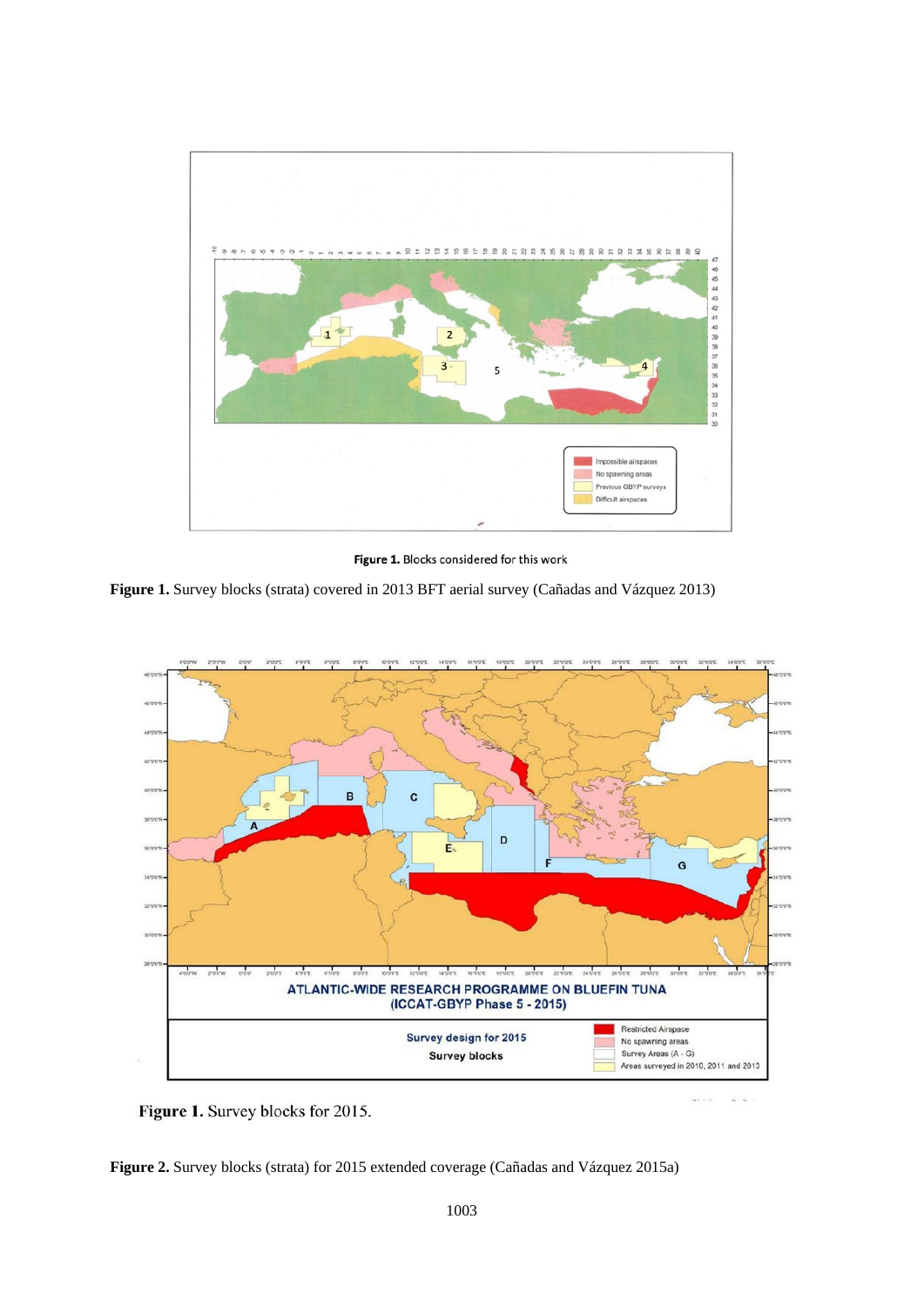### **Statement of Work**

### **1. Background and Objectives**

The BFT aerial survey is one of the major activities of the Atlantic Wide Research Programme for Bluefin Tuna (GBYP). It was launched in 2010 with the purpose of obtaining a relative abundance index of spawning biomass for the Mediterranean Sea. The index is obtained from aerial transects conducted during June in the four main spawning areas using a combination of scientific and professional spotters deployed on airplanes. Since its start, the survey has faced numerous logistical challenges and has had to alter its design and data processing protocols multiple times.

Currently, the most recent (2019) iteration of the index exhibits substantial differences from prior time series and the index exhibits high interannual variability both within and between regions. The magnitude of the difference between prior time series and the high variability has raised concerns regarding the estimation procedures and the overall efficacy of the survey to reflect annual spawner abundance in the Mediterranean Sea. Given the need to evaluate the survey and to soon take decisions regarding the nature of its continuation, ICCAT requests an independent desk review of the survey design, statistical treatments and analytical procedures and of its general capacity to achieve its objectives.

Expertise required to conduct this review will include two independent and highly qualified experts with a combined background and experience in aerial survey design, statistical time series evaluation, and a strong understanding of population modeling and stock assessment. Reviewers will have no financial or perceived conflicts of interest related to the subject matter to be reviewed. Finally, reviewers are to be approved by ICCAT upon selection but only as approval related to reviewer expertise to conduct the review and/or any conflicts of interest not discovered over the reviewer identification and selection process. The CIE will however make the final decision on the eligibility and effectiveness of all selections in such cases.

### **2. Reviewer Tasks**

To provide an independent review of the Mediterranean Sea Bluefin tuna aerial survey design and statistical analysis used in the development of an index of spawning stock biomass, with an emphasis on the 2019 re-analysis of the time series. Specific tasks will include, but not be limited to, the following Terms of Reference (ToR):

- i. Review all relevant information (to be provided by the ICCAT Secretariat GBYP) on the survey's design, implementation, and statistical approach for the development of the BFT index of abundance. If deemed necessary, discussion over a webinar between CIE reviewers and BFT aerial survey team. Is survey documentation and supporting material adequate to conduct this review?
- ii. Survey design. Evaluate the historical protocols and analytical approaches used in this survey as well as the recommended changes to the design procedures.
	- a. Is the current survey design and changes implemented over its history consistent with state-of the art aerial survey design and adequately accounted for in data or statistical treatment?
	- b. Have logistical issues that precluded full attainment of the design been adequately addressed?
	- c. Are there further unaccounted for factors?
- iii. Evaluate Statistical treatment and index calculation of the Mediterranean survey time series.
	- a. Are data treatments (spatial stratification, etc.) appropriate and adequate to account for known factors affecting detection and quantification of spawning biomass.?
	- b. For issues not addressed by (ii) above, does statistical treatment adequately account for issues affecting detectability, specifically does use of 'school size' in the detection function bias the detection estimates and does the method potentially double count schools detected multiple times?
	- c. Does the most recent (2019) index construction represent the most effective treatment?
	- d. Does the high inter-treatment variability of the index due to poorly estimated or highly variable detection functions render the index unreliable as a time series?
	- e. Are better statistical (spatial/temporal) treatments possible?